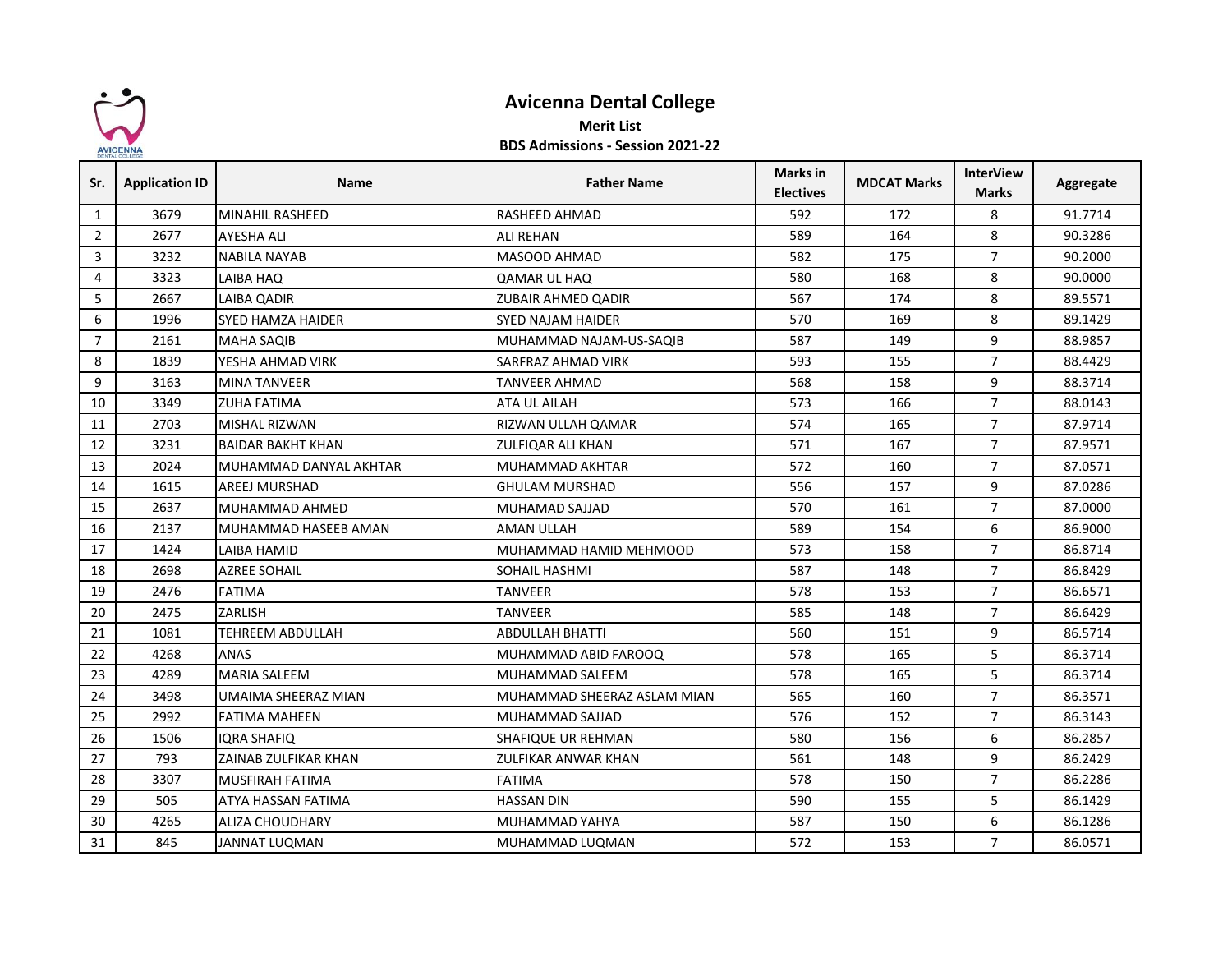| 32 | 3366 | SAMIA-TUL-ZAHRA              | <b>MALIK GHULAM HUSSAIN</b>   | 561 | 166 | 6              | 85.8143 |
|----|------|------------------------------|-------------------------------|-----|-----|----------------|---------|
| 33 | 2958 | <b>FARIA ALTAF</b>           | ALTAF AHMAD JANJUA            | 567 | 154 | $\overline{7}$ | 85.7000 |
| 34 | 3581 | LAIBA                        | <b>MAZHAR IQBAL</b>           | 585 | 141 | $\overline{7}$ | 85.6429 |
| 35 | 3065 | MUHAMMAD AHMAR               | MUHAMMAD AFZAAL               | 570 | 137 | 9              | 85.5714 |
| 36 | 1476 | AYESHA KHAN LODHI            | MUHAMMAD SHAFIQ KHAN LODHI    | 584 | 141 | $\overline{7}$ | 85.5429 |
| 37 | 2567 | <b>FATIMA BILAL</b>          | <b>BILAL SIDDIQUE KAMYANA</b> | 569 | 137 | 9              | 85.4714 |
| 38 | 3483 | <b>AMAN FATIMA</b>           | MUHAMMAD MAZHAR IQBAL         | 563 | 148 | 8              | 85.4429 |
| 39 | 4234 | <b>MUBARRA MUNIR</b>         | Munir Hussain                 | 576 | 159 | 5              | 85.3143 |
| 40 | 3285 | ALIZA                        | ZAHEER                        | 574 | 139 | 8              | 85.2571 |
| 41 | 2817 | <b>RABEEA BATOOL</b>         | MUSHTAQ AHMAD KHAN            | 535 | 166 | 8              | 85.2143 |
| 42 | 732  | ABEEHA MASOOD                | DR. KHALID MASOOD ALAM        | 572 | 147 | $\overline{7}$ | 85.2000 |
| 43 | 2495 | <b>ALIZA AHSAN</b>           | AHSAN UL HAQ                  | 569 | 149 | $\overline{7}$ | 85.1857 |
| 44 | 2548 | <b>MINAHIL FATIMA</b>        | <b>MANZOOR HUSSAIN</b>        | 585 | 144 | 6              | 85.0714 |
| 45 | 2550 | SAWERA NADEEM                | NADEEM YOUNAS                 | 569 | 147 | $\overline{7}$ | 84.9000 |
| 46 | 2318 | <b>AMAAN FARRUKH</b>         | <b>FARRUKH MEHMOOD</b>        | 559 | 154 | $\overline{7}$ | 84.9000 |
| 47 | 4306 | <b>LARAIB HASNAIN</b>        | MUHAMMAD HASNAIN              | 564 | 164 | 5              | 84.8286 |
| 48 | 2439 | MUQADDASA AURANGZEB          | <b>AURANGZEB MIR</b>          | 571 | 138 | 8              | 84.8143 |
| 49 | 1804 | <b>AYESHA KHURSHEED</b>      | KHURSHEED AHMAD               | 546 | 162 | $\overline{7}$ | 84.7429 |
| 50 | 3165 | EMAN SALAMAT                 | SALAMAT ALI                   | 585 | 141 | 6              | 84.6429 |
| 51 | 596  | ISRAA ABDUL HAMEED AKHTAR    | <b>ABDUL HAMEED AKHTAR</b>    | 566 | 161 | 5              | 84.6000 |
| 52 | 2009 | <b>HOORIA SHAHZAD</b>        | SHAHZAD ANWAR                 | 563 | 149 | 7              | 84.5857 |
| 53 | 1653 | MUHAMMAD SOHAIB TARIQ FARANI | TARIQ FARANI                  | 545 | 154 | 8              | 84.5000 |
| 54 | 804  | SARA ASLAM                   | MUHAMMAD ASLAM PERVAIZ        | 567 | 152 | 6              | 84.4143 |
| 55 | 1389 | <b>MUDASSAR TUFAIL</b>       | <b>MUDASSAR TUFAIL</b>        | 557 | 150 | $\overline{7}$ | 84.1286 |
| 56 | 2618 | <b>AMINA ILYAS</b>           | <b>ILYAS AHMAD</b>            | 547 | 157 | $\overline{7}$ | 84.1286 |
| 57 | 829  | AMNA                         | MUHAMMAD SHAFIQUE             | 577 | 143 | 6              | 84.1286 |
| 58 | 1840 | <b>RABEET AHMAD VIRK</b>     | <b>SARFRAZ AHMAD VIRK</b>     | 561 | 154 | 6              | 84.1000 |
| 59 | 4016 | Ayeza Tanvir                 | Tanvir Hussain khan           | 581 | 147 | 5              | 84.1000 |
| 60 | 4129 | <b>ABU HURAIRA</b>           | ABDUL RAHEEM                  | 565 | 158 | 5              | 84.0714 |
| 61 | 2088 | <b>RABIHA MUTAHIR</b>        | MUHAMMAD MUTAHIR YASIN        | 552 | 153 | $\overline{7}$ | 84.0571 |
| 62 | 3244 | <b>MATEE U REHMAN</b>        | MUHAMMAD ALEEM MIRZA          | 559 | 148 | $\overline{7}$ | 84.0429 |
| 63 | 1614 | <b>ABDUL HANNAN</b>          | MUHAMMAD NISAR                | 543 | 152 | 8              | 84.0143 |
| 64 | 2717 | <b>LARAIB ASIF</b>           | HAFIZ MUHAMMAD ASIF           | 554 | 158 | 6              | 83.9714 |
| 65 | 777  | MIDHA ASIM                   | ASIM IQBAL                    | 577 | 141 | 6              | 83.8429 |
| 66 | 4057 | <b>MOMNA YASIR</b>           | YASIR MEHMOOD                 | 556 | 162 | 5              | 83.7429 |
| 67 | 4286 | <b>SAHAR MUBEEN</b>          | <b>MOHSIN RASHEED</b>         | 584 | 141 | 5              | 83.5429 |
| 68 | 1944 | <b>MEERAB FAYYAZ</b>         | <b>FAYYAZ AHMED</b>           | 563 | 141 | $\overline{7}$ | 83.4429 |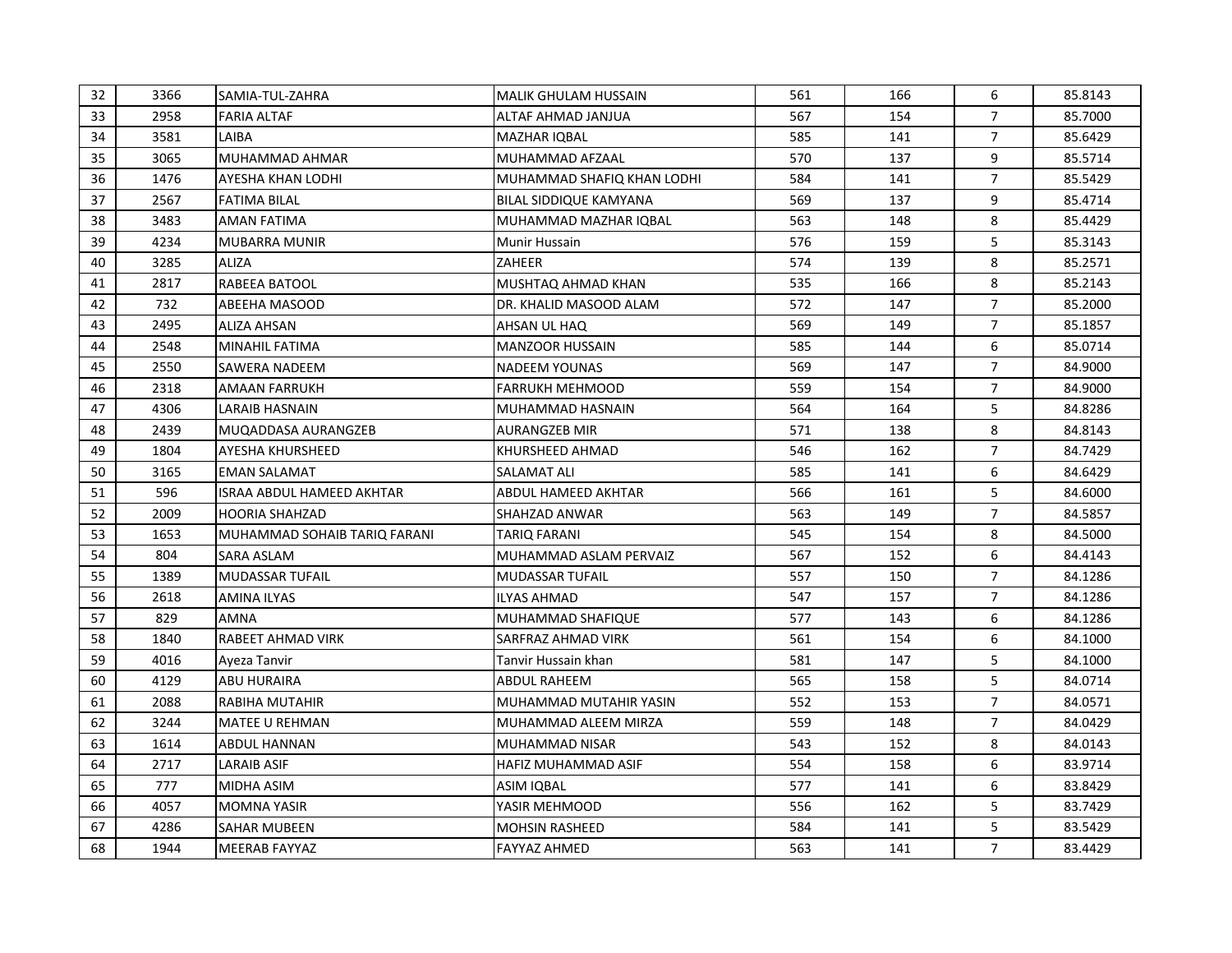| 69  | 1120 | <b>SAJAL SHAHBAZ</b>          | <b>SHAHBAZ</b>              | 547 | 152 | 7              | 83.4143 |
|-----|------|-------------------------------|-----------------------------|-----|-----|----------------|---------|
| 70  | 4173 | Humema ussara                 | Muhammad Akhtar             | 561 | 156 | 5              | 83.3857 |
| 71  | 3669 | <b>FARYAL FAREED</b>          | <b>GHULAM FAREED</b>        | 560 | 156 | 5              | 83.2857 |
| 72  | 1644 | <b>FATIMA NASEER</b>          | NASEER AHMED                | 548 | 150 | $\overline{7}$ | 83.2286 |
| 73  | 807  | AQIDA EMAD                    | SYED EMAD RAZA              | 572 | 140 | 6              | 83.2000 |
| 74  | 4161 | <b>NOOR UN NISA</b>           | MUHAMMAD MUSHTAQ            | 553 | 159 | 5              | 83.0143 |
| 75  | 1312 | <b>DUA FAIZ</b>               | <b>FAIZ MUHAMMAD</b>        | 528 | 148 | 9              | 82.9429 |
| 76  | 1762 | ALI NAWAZ BHATTI              | MUHAMMAD NAWAZ              | 539 | 154 | $\overline{7}$ | 82.9000 |
| 77  | 3046 | JAWARIA KAINAT                | MUHAMMAD SALEEM             | 545 | 149 | $\overline{7}$ | 82.7857 |
| 78  | 4297 | LAVIZA AMIN                   | MUHAMMAD AMIN               | 563 | 149 | 5              | 82.5857 |
| 79  | 1600 | SAFA MUDASSAR RAFIQ           | MUHAMMAD MUDASSAR RAFIQ     | 548 | 145 | $\overline{7}$ | 82.5143 |
| 80  | 2368 | TASBEEHA                      | <b>NADEEM</b>               | 545 | 154 | 6              | 82.5000 |
| 81  | 2482 | ARIFA SAEED                   | SAEED                       | 553 | 148 | 6              | 82.4429 |
| 82  | 912  | AROOMA SEHAR                  | MIRZA MUHAMMAD RASHID JAVED | 560 | 150 | 5              | 82.4286 |
| 83  | 4294 | Fatima Mahmood                | Khalid Mahmood              | 547 | 159 | 5              | 82.4143 |
| 84  | 2110 | <b>FUROAN NASIR</b>           | <b>NASIR SIDDIQ</b>         | 556 | 138 | $\overline{7}$ | 82.3143 |
| 85  | 4283 | <b>TAHREEM BIBI</b>           | DILDAR ALI                  | 558 | 150 | 5              | 82.2286 |
| 86  | 3636 | ROMAISA ZAINAB                | <b>ISHFAQ AHMAD</b>         | 552 | 140 | $\overline{7}$ | 82.2000 |
| 87  | 1208 | MUHAMMAD UZAIR                | <b>ZULFIQAR ALI</b>         | 537 | 150 | $\overline{7}$ | 82.1286 |
| 88  | 2608 | ANOSHA IMRAN                  | <b>IMRAN KHURSHED</b>       | 514 | 166 | $\overline{7}$ | 82.1143 |
| 89  | 2766 | <b>ZEESHAN ALI ASHRAF</b>     | MUHAMMAD ASHRAF             | 511 | 168 | $\overline{7}$ | 82.1000 |
| 90  | 2631 | <b>MAHNOOR CHAUDHARY</b>      | KHURSHID MUHAMMAD           | 541 | 147 | $\overline{7}$ | 82.1000 |
| 91  | 3625 | SABA MUREED                   | <b>MALIK MUREED HUSSAIN</b> | 538 | 149 | $\overline{7}$ | 82.0857 |
| 92  | 1761 | <b>MALIHA AHMED</b>           | SHAFIQ AHMED                | 526 | 150 | 8              | 82.0286 |
| 93  | 3854 | AMINA RASHEED                 | ABDUL RASHEED ANJUM         | 548 | 141 | $\overline{7}$ | 81.9429 |
| 94  | 1701 | <b>MIRAB KHURRAM</b>          | <b>KHURRAM BILAL</b>        | 532 | 145 | 8              | 81.9143 |
| 95  | 4198 | <b>SYED ALI ASHER</b>         | MUHAMMAD AKRAM SHAH         | 563 | 144 | 5              | 81.8714 |
| 96  | 534  | HAMZA FAROOQ TAJAMMAL KHAN    | <b>FAROOQ TAJAMMAL KHAN</b> | 520 | 167 | 6              | 81.8571 |
| 97  | 846  | ADIL OMER GHUMMAN             | OMER FAROOQ GHUMMAN         | 550 | 139 | $\overline{7}$ | 81.8571 |
| 98  | 2604 | <b>EMANZAHRA</b>              | HAFIZ MUHMMAD TARIQ         | 541 | 145 | $\overline{7}$ | 81.8143 |
| 99  | 2551 | MUHAMMAD TALHA UL ZAMAN BODLA | MIAN M RAMZAN SALEEM BODLA  | 545 | 156 | 5              | 81.7857 |
| 100 | 4228 | <b>SHAFIA TARIQ</b>           | TARIQ MEHMOOD               | 565 | 142 | 5              | 81.7857 |
| 101 | 3342 | UME HANI                      | AZAM ALI                    | 526 | 141 | 9              | 81.7429 |
| 102 | 3887 | MUHAMMAD AHMED                | MIAN ABDUL-SATTAR NADEEM    | 543 | 143 | 7              | 81.7286 |
| 103 | 4190 | NOOR-UD-DUA BAIG              | MUNAWAR HUSSAIN BAIG        | 557 | 147 | 5              | 81.7000 |
| 104 | 2814 | <b>HADIA ZULFIQAR</b>         | CH ZULFIQAR AHMED           | 545 | 141 | 7              | 81.6429 |
| 105 | 4139 | ZARA DAWOOD                   | MUHAMMAD DAWOOD MIRZA       | 566 | 140 | 5              | 81.6000 |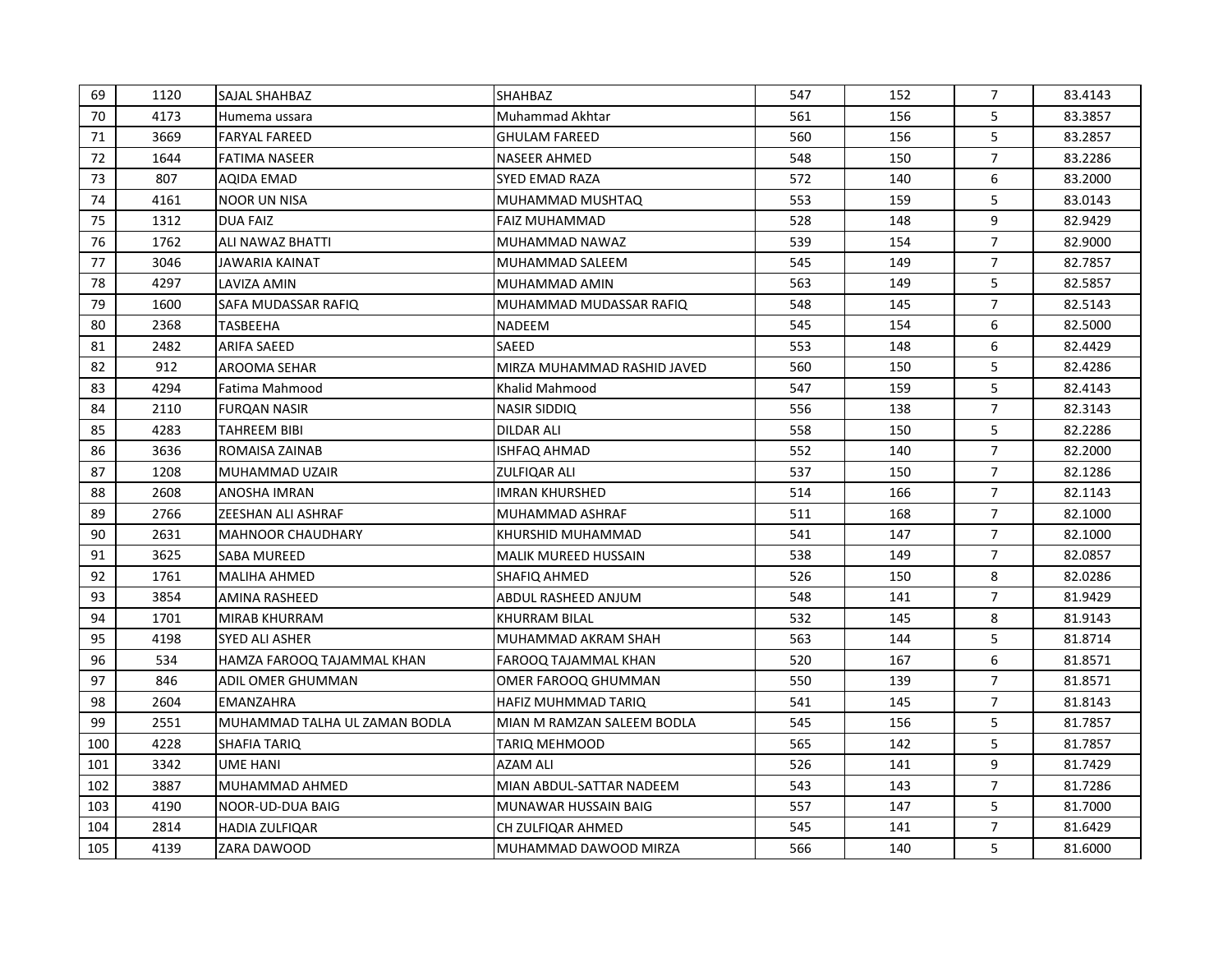| 106 | 1917 | <b>AYRA MUJIB</b>          | <b>MUJIB UR REHMAN</b> | 510 | 151 | 9              | 81.5714 |
|-----|------|----------------------------|------------------------|-----|-----|----------------|---------|
| 107 | 4037 | EEMAAN SARFRAZ KIANI       | SARFRAZ KHAN           | 551 | 150 | 5              | 81.5286 |
| 108 | 2011 | AMNA MOHAMMAD              | KHURSHID AHMED BHATTI  | 548 | 138 | $\overline{7}$ | 81.5143 |
| 109 | 979  | SABEEN TARIQ               | TARIQ JAVED            | 532 | 156 | 6              | 81.4857 |
| 110 | 1974 | AREEB ARSHAD               | ABDUL RAUF ARSHAD      | 511 | 170 | 6              | 81.3857 |
| 111 | 3559 | TEHREEM FATIMA             | WAQAR AZEEM            | 522 | 155 | $\overline{7}$ | 81.3429 |
| 112 | 782  | MARYAM ZAFAR               | ZAFAR ALI SHAH         | 534 | 146 | $\overline{7}$ | 81.2571 |
| 113 | 3059 | MUHAMMAD ELAAF ZIA         | SAMI ULLAH KHAN        | 539 | 142 | $\overline{7}$ | 81.1857 |
| 114 | 335  | SHIZA SALEEM GHOURI        | SALEEM AKHTAR          | 486 | 179 | $\overline{7}$ | 81.1714 |
| 115 | 4200 | SOHA RIAZ                  | MUHAMMAD RIAZ          | 543 | 152 | 5              | 81.0143 |
| 116 | 154  | MUHAMMAD UMAR FAROOQ       | ZAHID HUSSAIN          | 500 | 154 | 9              | 81.0000 |
| 117 | 2591 | <b>FAREEHA ASAD MIRZA</b>  | MIRZA ASAD ABBAS       | 517 | 149 | 8              | 80.9857 |
| 118 | 2770 | RIDA FATIMA                | QAZI ABDUL RASOOL ASIF | 540 | 139 | $\overline{7}$ | 80.8571 |
| 119 | 3644 | USAMA RAHIM                | <b>RAO ABDUL RAHIM</b> | 534 | 143 | $\overline{7}$ | 80.8286 |
| 120 | 1122 | MINAHAL SHAHID             | SHAHID IQBAL           | 528 | 147 | $\overline{7}$ | 80.8000 |
| 121 | 1089 | <b>NOOR YAHYA</b>          | YAHYA ILYAS            | 532 | 144 | $\overline{7}$ | 80.7714 |
| 122 | 1527 | <b>MAHEEN SATTAR</b>       | ABDUL SATTAR           | 506 | 148 | 9              | 80.7429 |
| 123 | 241  | MUHAMMAD FARJAD WAHEED     | ASIM WAHEED            | 510 | 152 | 8              | 80.7143 |
| 124 | 629  | HAFIZ MUHAMMAD FAROOQ KHAN | MUHAMMAD YAMIN         | 497 | 161 | 8              | 80.7000 |
| 125 | 4285 | NAYAB NAVEED               | <b>NAVEED ZAFAR</b>    | 527 | 161 | 5              | 80.7000 |
| 126 | 3600 | <b>MEHREEN SULTAN</b>      | SULTAN MAHMOOD KHAN    | 534 | 141 | 7              | 80.5429 |
| 127 | 1636 | <b>FIZA</b>                | SHERAZ                 | 519 | 137 | 9              | 80.4714 |
| 128 | 1596 | HAFIZ MUHAMMAD QASEEM AMIR | AMIR NADEEM CHAUDHARY  | 513 | 148 | 8              | 80.4429 |
| 129 | 1654 | HUMNA IMRAN                | DR IMRAN ASLAM         | 538 | 137 | 7              | 80.3714 |
| 130 | 960  | <b>FAIQ AHMAD</b>          | <b>NADEEM ALTAF</b>    | 515 | 153 | 7              | 80.3571 |
| 131 | 2327 | TEHSEEN AHMAD              | <b>MANZOOR AHMAD</b>   | 530 | 149 | 6              | 80.2857 |
| 132 | 2607 | RIDA FAYYAZ                | <b>FAYYAZ AHMAD</b>    | 543 | 139 | 6              | 80.1571 |
| 133 | 282  | IQRA                       | <b>ABID</b>            | 515 | 150 | $\overline{7}$ | 79.9286 |
| 134 | 4143 | Arooj Nasir                | Nasir Hussain          | 536 | 149 | 5              | 79.8857 |
| 135 | 1541 | <b>USWA</b>                | <b>MANZOOR</b>         | 528 | 140 | $\overline{7}$ | 79.8000 |
| 136 | 1924 | <b>HIBA ZUBAIR</b>         | MUHAMMAD ZUBAIR        | 522 | 137 | 8              | 79.7714 |
| 137 | 2260 | MUHAMMAD ZUBAIR ABBAS      | <b>ABBAS ALI</b>       | 526 | 141 | 7              | 79.7429 |
| 138 | 2471 | <b>FAHEEM HASSAN</b>       | <b>NASEEM AKHTAR</b>   | 523 | 150 | 6              | 79.7286 |
| 139 | 2617 | HAFIZ MUHAMMAD MAHAD       | ZAHID MAHMOOD          | 520 | 145 | 7              | 79.7143 |
| 140 | 4128 | Temur Fouad Khan           | Fouad Farooq Khan      | 507 | 168 | 5              | 79.7000 |
| 141 | 1232 | <b>WASEEM IQBAL</b>        | <b>IQBAL HUSSAIN</b>   | 518 | 145 | 7              | 79.5143 |
| 142 | 1125 | UNSA ARIF                  | MOHAMMAD ARIF HUSSAIN  | 535 | 140 | 6              | 79.5000 |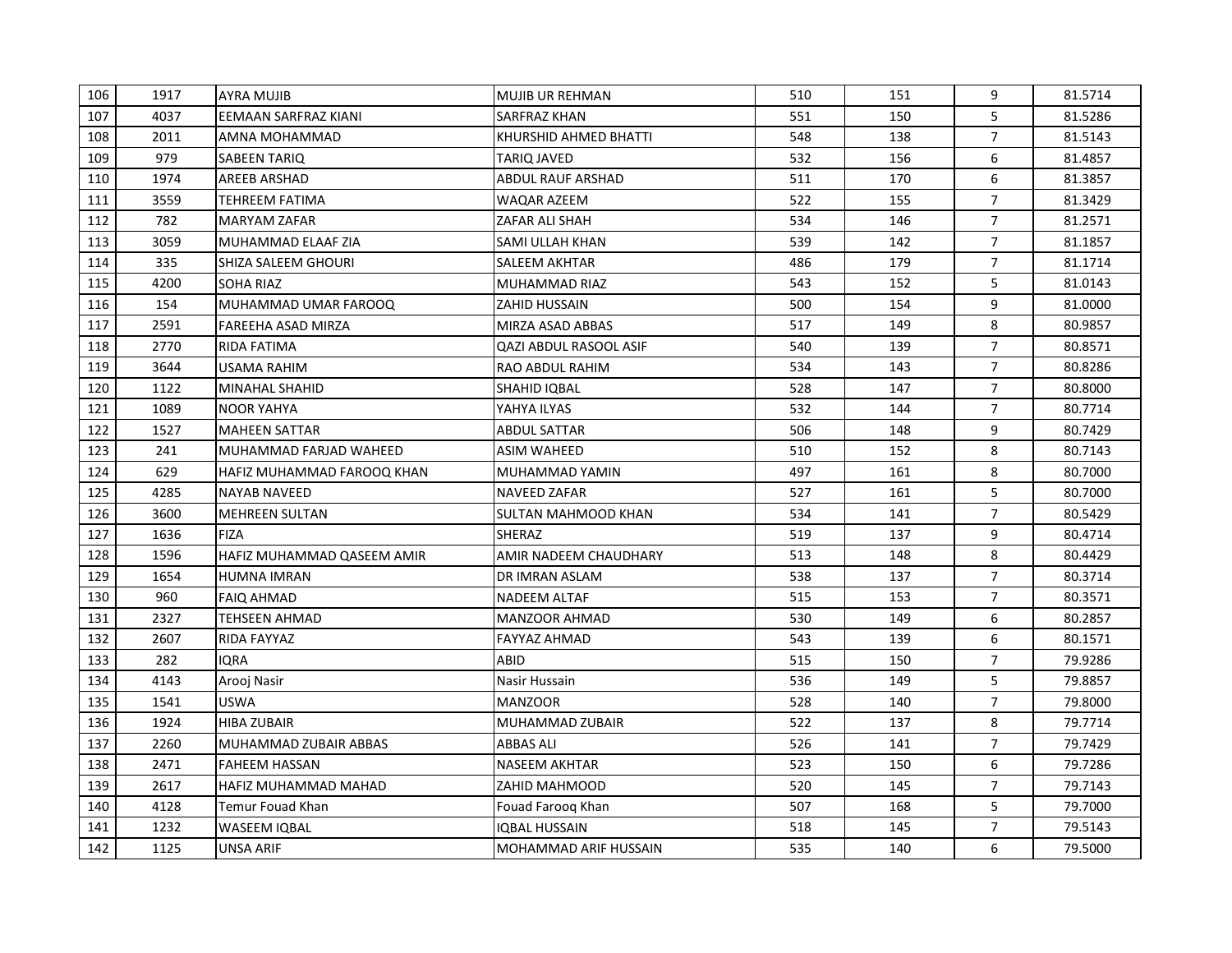| 143 | 1149 | <b>IMAN AMJAD</b>           | SHEIKH AMJAD NAZIR     | 510 | 143 | 8              | 79.4286 |
|-----|------|-----------------------------|------------------------|-----|-----|----------------|---------|
| 144 | 1890 | TASHFEEN AHMAD              | MUHAMMAD USMAN         | 537 | 138 | 6              | 79.4143 |
| 145 | 4011 | Mah-e-Kamil                 | Muhammad Iftikhar      | 521 | 142 | $\overline{7}$ | 79.3857 |
| 146 | 3427 | SAMAN JAVAID                | MUHAMMAD JAVAID        | 502 | 147 | 8              | 79.2000 |
| 147 | 1371 | <b>MALLAHAT NASIR</b>       | <b>NASIR MALIK</b>     | 544 | 138 | 5              | 79.1143 |
| 148 | 4075 | Muhammad Hussnain Gill      | Jamil Ahmad            | 513 | 159 | 5              | 79.0143 |
| 149 | 4284 | AQSA AMIN AWAN              | MUHAMMAD AMIN ALVI     | 543 | 138 | 5              | 79.0143 |
| 150 | 2593 | <b>MOMAL KHAN</b>           | <b>NASIR KHAN</b>      | 504 | 144 | 8              | 78.9714 |
| 151 | 3301 | ANIZA AMIN                  | MUHAMMAD AMIN          | 531 | 139 | 6              | 78.9571 |
| 152 | 1604 | <b>ALEENA MAJEED</b>        | MAJEED ULLAH MALKANI   | 519 | 147 | 6              | 78.9000 |
| 153 | 3373 | ZIRWA WASEEM                | <b>WASEEM AHMAD</b>    | 529 | 139 | 6              | 78.7571 |
| 154 | 1765 | <b>MAHA EJAZ</b>            | EJAZ MAQBOOL           | 520 | 138 | $\overline{7}$ | 78.7143 |
| 155 | 2384 | JALAL HUSSAIN SHAH          | AZHAR HUSSAIN SHAH     | 520 | 138 | $\overline{7}$ | 78.7143 |
| 156 | 2640 | LARAIB IDREES               | IMUHAMMAD IDREES       | 487 | 154 | 8              | 78.7000 |
| 157 | 1556 | <b>ALEENA NADEEM</b>        | NADEEM                 | 511 | 137 | 8              | 78.6714 |
| 158 | 4147 | AQSA BIBI                   | SAEED AHMED            | 536 | 140 | 5              | 78.6000 |
| 159 | 1829 | <b>MUNEEB AHMAD</b>         | ASGHAR ALI JADI        | 513 | 142 | $\overline{7}$ | 78.5857 |
| 160 | 2952 | MINAHIL REHMAN              | CH ABDUL REHMAN        | 530 | 137 | 6              | 78.5714 |
| 161 | 1057 | <b>HUMDA MIRZA</b>          | YOUSAF ABBAS MIRZA     | 496 | 146 | 8              | 78.4571 |
| 162 | 3537 | MUHAMMAD AFZAL SUBHANI      | <b>MASOOD SUBHANI</b>  | 503 | 141 | 8              | 78.4429 |
| 163 | 784  | JAWERIA ALEEM               | MUHAMMAD ALEEM         | 510 | 143 | $\overline{7}$ | 78.4286 |
| 164 | 1190 | AJAR E AALI AGHA            | COL AALIJAH YOUSAF     | 481 | 156 | 8              | 78.3857 |
| 165 | 4082 | Muhammad Ahmer Zahid        | Muhammad Zahid Sarfraz | 510 | 156 | 5              | 78.2857 |
| 166 | 2549 | NAIMAL AZHAR                | AZHAR                  | 490 | 156 | $\overline{7}$ | 78.2857 |
| 167 | 4112 | Zainab Hafiz                | Hafiz Mohammad Younus  | 530 | 142 | 5              | 78.2857 |
| 168 | 2822 | <b>HAFSAH MASUD</b>         | MUHAMMAD MASUD         | 474 | 167 | $\overline{7}$ | 78.2571 |
| 169 | 472  | <b>ZUHA RAZA</b>            | RAZA ABBAS             | 515 | 138 | $\overline{7}$ | 78.2143 |
| 170 | 1728 | <b>HARIS HABIB</b>          | ASIF JAVED             | 509 | 142 | $\overline{7}$ | 78.1857 |
| 171 | 2490 | <b>ALINA SOHAIL</b>         | SOHAIL ASGHAR          | 510 | 148 | 6              | 78.1429 |
| 172 | 1325 | ZAINAB SHAHID HAFEEZ        | SHAHID HAFEEZ CHAUDHRY | 498 | 149 | $\overline{7}$ | 78.0857 |
| 173 | 2251 | <b>ATRAB ZEHRA ZAIDI</b>    | S. ABID RAZA HILAL     | 500 | 147 | $\overline{7}$ | 78,0000 |
| 174 | 3599 | <b>ANAS FAISAL</b>          | <b>FAISAL</b>          | 490 | 154 | $\overline{7}$ | 78.0000 |
| 175 | 1069 | LAIBA ADNAN                 | MUHAMMAD ADNAN         | 494 | 151 | $\overline{7}$ | 77.9714 |
| 176 | 2054 | <b>AYESHA TANVIR SHEIKH</b> | MUDDASAR TANVIR SHEIKH | 484 | 165 | 6              | 77.9714 |
| 177 | 171  | <b>MUSAB ABDUL HALIM</b>    | TALHA ABDUL HALIM      | 489 | 154 | $\overline{7}$ | 77.9000 |
| 178 | 3385 | MEH LAQA                    | MUHAMMAD MUMTAZ AWAN   | 506 | 147 | 6              | 77.6000 |
| 179 | 3152 | MUHAMMAD AHMAD              | ASHIQ HUSSAIN HARAL    | 490 | 158 | 6              | 77.5714 |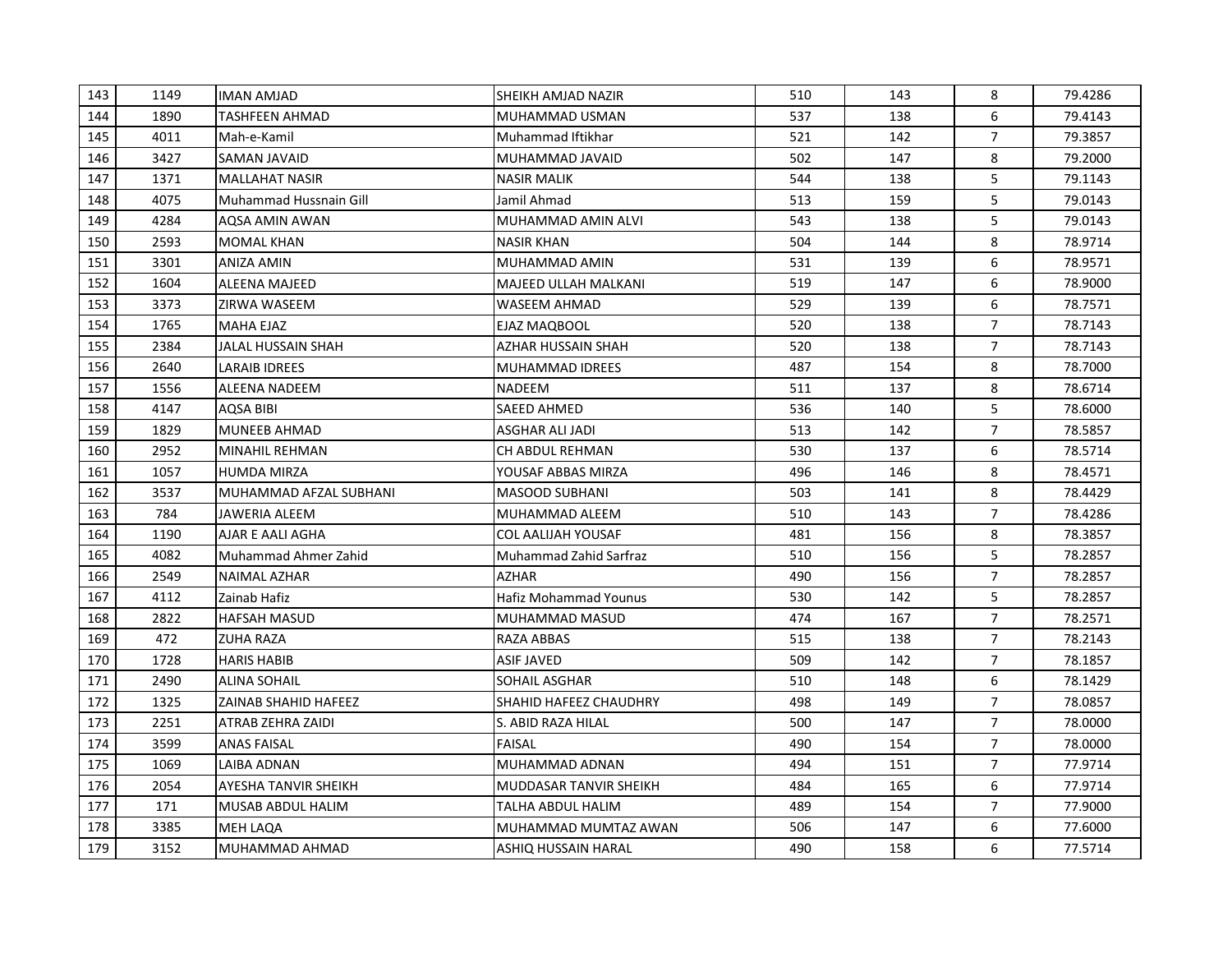| 180 | 1159 | <b>I</b> MEHMOONA ASGHAR      | <b>ASGHAR ALI VIRK</b>          | 510 | 151 | 5              | 77.5714 |
|-----|------|-------------------------------|---------------------------------|-----|-----|----------------|---------|
| 181 | 2632 | <b>UNEEZA ZAFAR TAREEN</b>    | ZAFAR IQBAL KASHI               | 487 | 146 | 8              | 77.5571 |
| 182 | 2263 | MUHAMMAD DAUD RAZA            | AHMAD RAZA RAHMAT               | 507 | 139 | $\overline{7}$ | 77.5571 |
| 183 | 795  | ARMEEN NOMAN                  | MUHAMMAD NOMAN BABUR            | 490 | 150 | $\overline{7}$ | 77.4286 |
| 184 | 3915 | <b>TAHREEM TAHIR</b>          | TAHIR AZEEM                     | 507 | 138 | $\overline{7}$ | 77.4143 |
| 185 | 2541 | <b>FATIMA ZAHRA</b>           | RAJA GHAYUR ALI                 | 500 | 149 | 6              | 77.2857 |
| 186 | 311  | <b>MUHAMMAD MUNEEB SHAHID</b> | <b>SHAHID MEHMOOD</b>           | 470 | 163 | $\overline{7}$ | 77.2857 |
| 187 | 2707 | <b>AZIZA</b>                  | AHMED                           | 490 | 149 | $\overline{7}$ | 77.2857 |
| 188 | 2111 | <b>MOHAMMAD ZAID</b>          | <b>AHMEDSHARIF</b>              | 517 | 144 | 5              | 77.2714 |
| 189 | 1892 | AYESHA NOOR SALEEM            | NAEEM HASSAN SALEEM             | 497 | 137 | 8              | 77.2714 |
| 190 | 748  | <b>ABDUL MOIZ</b>             | <b>QUASIR BASHIR</b>            | 487 | 149 | $\overline{7}$ | 76.9857 |
| 191 | 910  | <b>RIMSHA</b>                 | <b>PROF. ABDUL HAMEED</b>       | 477 | 142 | 9              | 76.9857 |
| 192 | 548  | <b>RAMEEN TIWANA</b>          | RABNAWAZ TIWANA                 | 495 | 143 | $\overline{7}$ | 76.9286 |
| 193 | 838  | <b>EMAAN BAJWA</b>            | <b>JAVED IQBAL</b>              | 485 | 143 | 8              | 76.9286 |
| 194 | 2966 | <b>MEHWISH NAZAR</b>          | <b>NAZAR MOHAMAD</b>            | 513 | 137 | 6              | 76.8714 |
| 195 | 3633 | <b>MAHNOOR SHAHID BAIG</b>    | <b>SHAHID KARIM BAIG</b>        | 502 | 137 | $\overline{7}$ | 76.7714 |
| 196 | 1562 | <b>SUMAYYA NOOR</b>           | <b>NOOR ZAIB</b>                | 509 | 139 | 6              | 76.7571 |
| 197 | 2244 | KHIZRA MAZHAR                 | MUHAMMAD MAZHAR UL HASSAN       | 509 | 139 | 6              | 76.7571 |
| 198 | 3462 | IMUHAMMAD MOHSIN UR REHMAN    | MUHAMMAD AMIN                   | 496 | 148 | 6              | 76.7429 |
| 199 | 3490 | <b>QASIM RASHEED</b>          | MUHAMMAD RASHEED                | 487 | 147 | $\overline{7}$ | 76.7000 |
| 200 | 1534 | MUHAMMAD WASIQ                | <b>WAKEEL UR REHMAN</b>         | 541 | 144 | $\overline{2}$ | 76.6714 |
| 201 | 339  | <b>ISHA AFTAB</b>             | <b>MALIK AFTAB HUSSAIN AWAN</b> | 508 | 146 | 5              | 76.6571 |
| 202 | 3727 | <b>HAYYAN NASIR KHAN</b>      | NASIR MAHMOOD KHAN              | 495 | 148 | 6              | 76.6429 |
| 203 | 3095 | <b>SOMAR FATIMA</b>           | SHAHBAZ AHMAD                   | 509 | 138 | 6              | 76.6143 |
| 204 | 2933 | <b>EMAN FATIMA BHATTI</b>     | <b>SHAHID FAROOQ</b>            | 500 | 144 | 6              | 76.5714 |
| 205 | 2429 | UROOJ SALEEM                  | MUHAMMAD SALEEM                 | 500 | 137 | $\overline{7}$ | 76.5714 |
| 206 | 1128 | ALI HASSAN                    | SABAHAT HASSAN                  | 484 | 148 | $\overline{7}$ | 76.5429 |
| 207 | 868  | <b>HASAAN QAISAR</b>          | <b>QAISAR NAWAZ</b>             | 471 | 157 | $\overline{7}$ | 76.5286 |
| 208 | 2777 | MUHAMMAD GHAOUS               | SHAHID IMRAN                    | 498 | 138 | $\overline{7}$ | 76.5143 |
| 209 | 1096 | MUHAMMAD OMER SHAHZAD         | MUHAMMAD SHAHZAD MANSOOR        | 490 | 143 | $\overline{7}$ | 76.4286 |
| 210 | 2136 | <b>MOHAMMAD ASAD</b>          | MUHAMMAD ALI JAN                | 498 | 137 | $\overline{7}$ | 76.3714 |
| 211 | 104  | <b>ALIZAIN</b>                | <b>MUZAFFAR ULLAH</b>           | 495 | 146 | 6              | 76.3571 |
| 212 | 1827 | <b>MAHNOOR</b>                | <b>MUJAHID SATTAR</b>           | 492 | 155 | 5              | 76.3429 |
| 213 | 759  | <b>ALVEENA ZULFIQAR</b>       | <b>ZULFIQAR ALI</b>             | 513 | 140 | 5              | 76.3000 |
| 214 | 2474 | <b>ABDUL AHAD</b>             | DR NISAR AHMAD KHAN             | 497 | 137 | $\overline{7}$ | 76.2714 |
| 215 | 1535 | SYEDA ABEERA AHMAD            | MUHAMMAD AHMAD SHAH             | 497 | 144 | 6              | 76.2714 |
| 216 | 22   | <b>SHAHEER AYUB</b>           | MUHAMMAD AYUB                   | 482 | 147 | $\overline{7}$ | 76.2000 |
| 217 | 1801 | <b>MARIA HUMAYUN</b>          | MUHAMMAD HUMAYUN                | 489 | 149 | 6              | 76.1857 |
| 218 | 2187 | ABDULLAH KHAN                 | <b>SHAUKAT ALI</b>              | 506 | 137 | 6              | 76.1714 |
| 219 | 3219 | <b>FAHEEM AMIN ULLAH</b>      | ROOH UL AMIN                    | 496 | 144 | 6              | 76.1714 |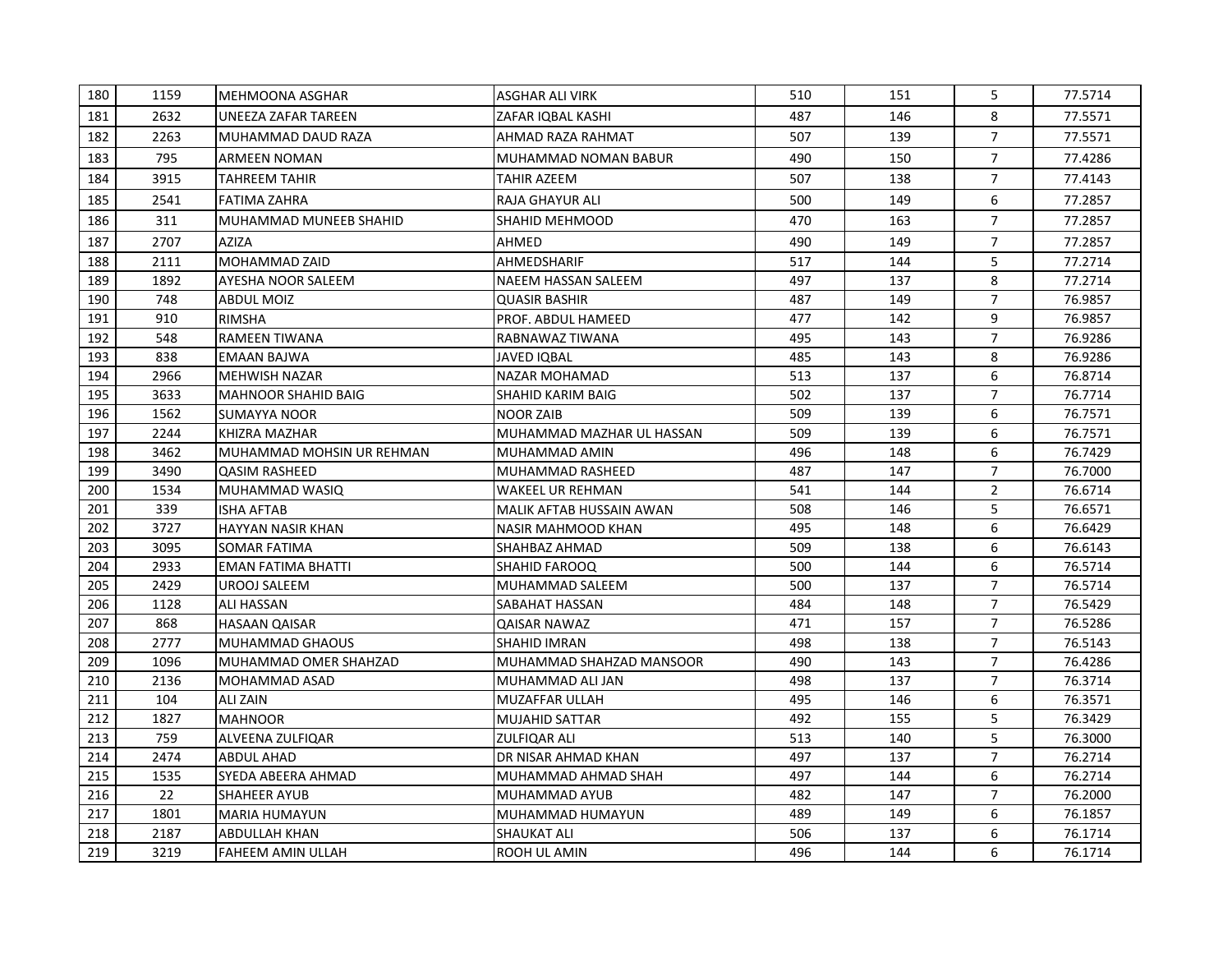| 220 | 3433 | YOUSAF REHMAN            | <b>NAVEED UR REHMAN</b>         | 476 | 144 | 8              | 76.1714 |
|-----|------|--------------------------|---------------------------------|-----|-----|----------------|---------|
| 221 | 3661 | <b>FIRAS ADIL</b>        | <b>ADIL YOUNIS</b>              | 496 | 137 | $\overline{7}$ | 76.1714 |
| 222 | 2577 | <b>HENAIZ ABDULLAH</b>   | DR ALLAH DITTA ASHFAQ           | 496 | 137 | $\overline{7}$ | 76.1714 |
| 223 | 461  | MUHAMMAD IBRAHIM AWAN    | MUHAMMAD TAHIR AWAN             | 456 | 172 | 6              | 76.1714 |
| 224 | 3519 | <b>HAMNA AHSEN SHAH</b>  | M AHSEN JAHAN KRABER            | 513 | 139 | 5              | 76.1571 |
| 225 | 2056 | ABEERA                   | <b>HAMID</b>                    | 500 | 141 | 6              | 76.1429 |
| 226 | 452  | PALVASHA HUSSAIN MAQPOON | <b>HUSSAIN KHAN</b>             | 470 | 155 | $\overline{7}$ | 76.1429 |
| 227 | 4125 | Muhammad Hamza Mehsud    | Muhammad Younis Khan            | 510 | 141 | 5              | 76.1429 |
| 228 | 1404 | <b>FAHAD ASHRAF BAIG</b> | MUHAMMAD ASHRAF BAIG            | 471 | 154 | $\overline{7}$ | 76.1000 |
| 229 | 1309 | EISHA ARSHAD             | MOHAMMAD ARSHAD KHAN            | 480 | 140 | 8              | 76.0000 |
| 230 | 3225 | OMAR REHAN KHAN          | TIKKA KHAN                      | 490 | 140 | $\overline{7}$ | 76.0000 |
| 231 | 468  | <b>AQSA MUBEEN</b>       | MUHAMMAD MUBEEN SARDAR          | 450 | 154 | 9              | 76.0000 |
| 232 | 3705 | <b>NOFIL UZAIR</b>       | <b>UZAIR</b>                    | 491 | 139 | $\overline{7}$ | 75.9571 |
| 233 | 2002 | NIMRA YAQOOB             | RAJA MUHAMMAD YAQOOB            | 478 | 141 | 8              | 75.9429 |
| 234 | 3464 | <b>SIMRAN RAJA</b>       | <b>HISQIEL RAJA</b>             | 478 | 141 | 8              | 75.9429 |
| 235 | 1709 | <b>HAFSA KHAN</b>        | <b>RAHEEL ASIF KHAN</b>         | 482 | 138 | 8              | 75.9143 |
| 236 | 3957 | ATTQA                    | SHAHID                          | 469 | 147 | 8              | 75.9000 |
| 237 | 4137 | SAMAN IQBAL              | MUHAMMAD IQBAL                  | 513 | 137 | 5              | 75.8714 |
| 238 | 3360 | ZANIB AMJAD              | AMJAD JAVED                     | 497 | 141 | 6              | 75.8429 |
| 239 | 1083 | <b>TALHA AWAN</b>        | <b>ALEEM MALIK</b>              | 481 | 138 | 8              | 75.8143 |
| 240 | 2197 | MUHAMMAD SAQLIAN         | <b>SYED MUKHTIAR AHMAD SHAH</b> | 495 | 142 | 6              | 75.7857 |
| 241 | 1306 | <b>UZAIR ABDULLAH</b>    | MIAN MUHAMMAD IMTIAZ            | 452 | 165 | $\overline{7}$ | 75.7714 |
| 242 | 1130 | <b>NOOR FATIMA</b>       | <b>FATIMA</b>                   | 470 | 145 | 8              | 75.7143 |
| 243 | 1211 | ZUBAIDA QURBAN ALI       | <b>QURBAN ALI</b>               | 490 | 138 | $\overline{7}$ | 75.7143 |
| 244 | 3797 | <b>HANNAN IQBAL</b>      | <b>IOBAL</b>                    | 481 | 144 | $\overline{7}$ | 75.6714 |
| 245 | 1297 | MUHAMMAD AZEEM NASIR     | <b>NASIR MEHMOOD</b>            | 478 | 146 | $\overline{7}$ | 75.6571 |
| 246 | 1697 | <b>EMAN AMIR</b>         | <b>AMIR JAMIL</b>               | 472 | 143 | 8              | 75.6286 |
| 247 | 3004 | MUHAMMAD WASEEM          | ALLAH WASAYA KHAN               | 509 | 138 | 5              | 75.6143 |
| 248 | 3082 | <b>SAIRA MUNIR</b>       | <b>MUHAMMAD MUNIR</b>           | 489 | 138 | $\overline{7}$ | 75.6143 |
| 249 | 938  | <b>VALIHA TAHIR</b>      | TAHIR ASHRAF                    | 510 | 137 | 5              | 75.5714 |
| 250 | 4176 | MUHAMMAD HARIS ALI       | <b>QURBAN ALI</b>               | 510 | 137 | 5              | 75.5714 |
| 251 | 1976 | AMNA ARSHAD              | <b>ABDUL RAUF ARSHAD</b>        | 461 | 150 | 8              | 75.5286 |
| 252 | 2169 | UMER FAROOQ              | MUHAMMAD FAROOQ                 | 508 | 138 | 5              | 75.5143 |
| 253 | 2230 | AHMAD ANWAR KHAN         | MUHAMMAD ANWAR KHAN             | 478 | 152 | 6              | 75.5143 |
| 254 | 3454 | <b>JAWERIA MUZAFFAR</b>  | <b>MUZAFFAR ABBAS</b>           | 485 | 140 | $\overline{7}$ | 75.5000 |
| 255 | 3310 | MOHAMMAD SHAHZAR AWAN    | ZAHID IQBAL AWAN                | 462 | 156 | $\overline{7}$ | 75.4857 |
| 256 | 2469 | HAFIZ MUHAMMAD SAAD      | <b>MUHAMMAD ILYAS</b>           | 499 | 137 | 6              | 75.4714 |
| 257 | 2848 | MOHAMMAD ALI JUNAID      | FIAZ MEHMOOD QAMER              | 476 | 139 | 8              | 75.4571 |
| 258 | 1030 | AFNAN ZULFIQAR           | <b>ZULFIQAR ALI</b>             | 483 | 141 | $\overline{7}$ | 75.4429 |
| 259 | 2932 | MUHAMMAD HASNAT AHMED    | MUHAMMAD AMIR KHAN              | 490 | 143 | 6              | 75.4286 |
| 260 | 133  | SYEDA UFFAQ BATOOL       | SYED SIKANDER ALI KASHIF        | 480 | 143 | $\overline{7}$ | 75.4286 |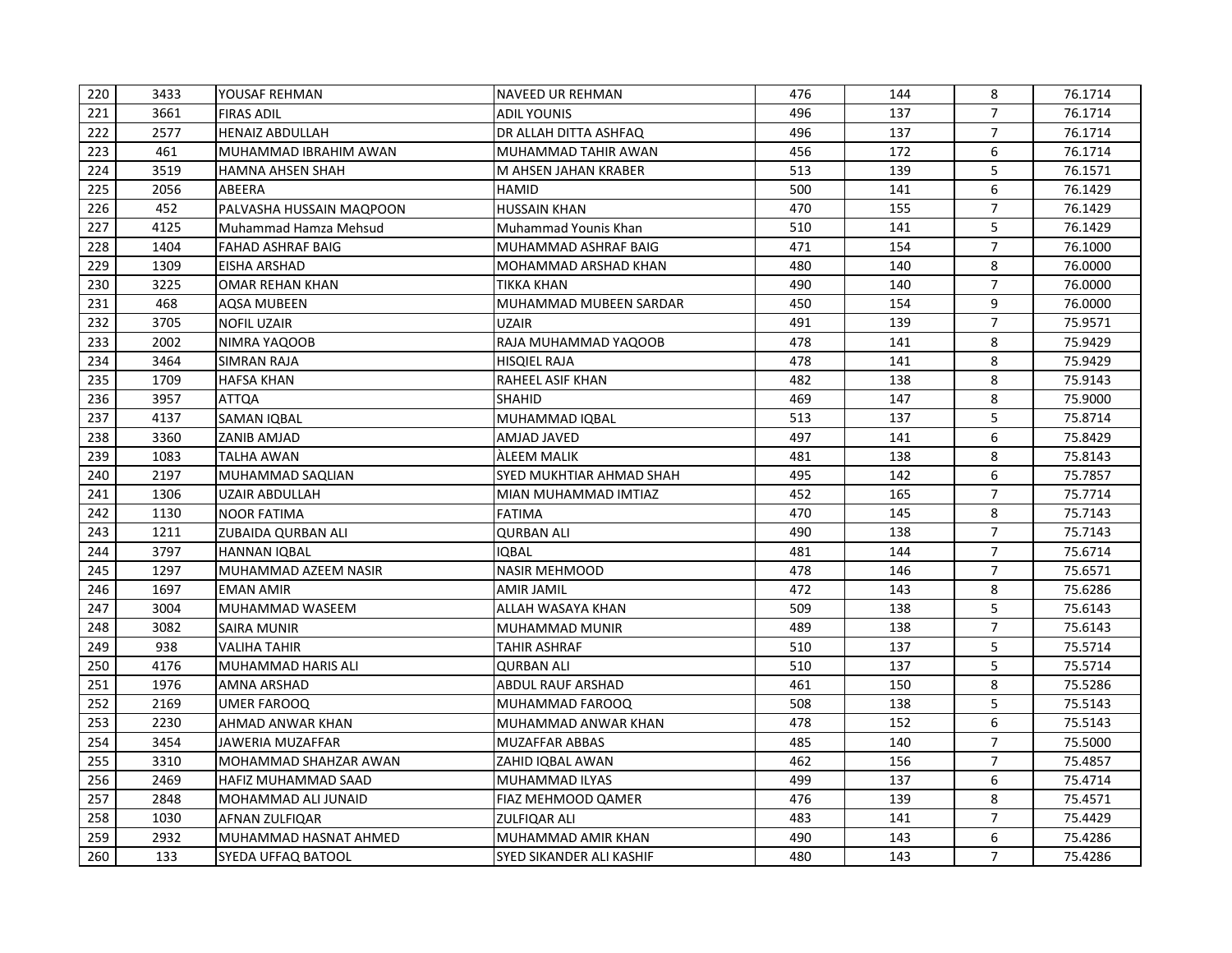| 261 | 988  | JAWARIA HASSAN              | <b>JAMSHAID HASSAN</b>       | 477 | 138 | 8              | 75.4143 |
|-----|------|-----------------------------|------------------------------|-----|-----|----------------|---------|
| 262 | 1047 | <b>SUMEN NOSHIRWAN</b>      | <b>NOSHIRWAN</b>             | 474 | 140 | 8              | 75.4000 |
| 263 | 1902 | <b>AYZA SOHAIL</b>          | <b>ASIF SOHAIL</b>           | 478 | 137 | 8              | 75.3714 |
| 264 | 2764 | <b>M.AWAIS KHALID</b>       | <b>KHALID MEHMOOD</b>        | 485 | 146 | 6              | 75.3571 |
| 265 | 916  | MUHAMMAD MOHSIN HAMEED      | ABDUL HAMEED                 | 452 | 148 | 9              | 75.3429 |
| 266 | 2742 | NAVAIRA JAVED               | <b>JAVED AMEER</b>           | 469 | 150 | $\overline{7}$ | 75.3286 |
| 267 | 3481 | <b>AQSA TARIQ</b>           | TARIQ IQBAL                  | 477 | 137 | 8              | 75.2714 |
| 268 | 168  | <b>NOORULAIN</b>            | MUHAMMAD SHAMSHAD            | 464 | 146 | 8              | 75.2571 |
| 269 | 698  | WALEED AHMED KHAN           | <b>NAJAM AHMED KHAN</b>      | 478 | 143 | $\overline{7}$ | 75.2286 |
| 270 | 3134 | IMUHAMMAD NASRULLAH         | MUHAMMAD ASHFAQ              | 486 | 137 | $\overline{7}$ | 75.1714 |
| 271 | 888  | MUHAMMAD FAIZAN             | MIAN RASHID MAHMOOD          | 474 | 145 | $\overline{7}$ | 75.1143 |
| 272 | 2216 | MUHAMMAD HAMRAZ             | <b>TARIQ MUNIR</b>           | 479 | 155 | 5              | 75.0429 |
| 273 | 2130 | MUHAMMAD HUSSNAIN           | MUHAMMAD AZAM KHAN           | 473 | 138 | 8              | 75.0143 |
| 274 | 783  | <b>HANIA FAISAL</b>         | FAISAL LATEEF KHAWAJA        | 470 | 147 | $\overline{7}$ | 75.0000 |
| 275 | 1068 | <b>NOVJOT SINGH</b>         | <b>AMIR SINGH</b>            | 458 | 141 | 9              | 74.9429 |
| 276 | 4152 | MALAIQA BASHARAT            | <b>BASHARAT ALI</b>          | 495 | 143 | 5              | 74.9286 |
| 277 | 1031 | SYEDA ZOHA FATIMA           | ANWAR UL HAQ                 | 473 | 151 | 6              | 74.8714 |
| 278 | 1154 | <b>HUZAIFA SAEED</b>        | <b>ABID SAEED</b>            | 500 | 139 | 5              | 74.8571 |
| 279 | 2373 | <b>SHAMEER ALI</b>          | ALI IQBAL                    | 460 | 146 | 8              | 74.8571 |
| 280 | 349  | <b>JANNAT TARIO</b>         | <b>MIAN TARIQ HANIF</b>      | 470 | 153 | 6              | 74.8571 |
| 281 | 214  | MUHAMMAD MUSA SALEEM        | <b>SALEEM AKHTAR</b>         | 450 | 160 | $\overline{7}$ | 74.8571 |
| 282 | 1630 | MUHAMMAD BADAR HANIF        | MUHAMMAD HANIF               | 457 | 148 | 8              | 74.8429 |
| 283 | 2578 | EISHA KAINAT                | MUHAMMAD SAJJAD              | 467 | 148 | $\overline{7}$ | 74.8429 |
| 284 | 2792 | <b>UMAIR ALI</b>            | <b>ABDUL SATTAR</b>          | 474 | 143 | $\overline{7}$ | 74.8286 |
| 285 | 570  | <b>HAJRA</b>                | <b>KALEEM</b>                | 463 | 157 | 6              | 74.7286 |
| 286 | 2853 | <b>MALEEZA KHIZER HAYAT</b> | <b>CHAUDHRY SARFRAZ KHAN</b> | 470 | 138 | 8              | 74.7143 |
| 287 | 1108 | <b>HABIBA IRFAN</b>         | MUHAMMAD IRFAN ULLAH CHEEMA  | 467 | 147 | $\overline{7}$ | 74.7000 |
| 288 | 2540 | AZLAN IBRAHIM               | M KHURRAM IBRAHIM            | 481 | 137 | $\overline{7}$ | 74.6714 |
| 289 | 645  | <b>AYMAN KHALID SATTI</b>   | KHALID MEHMOOD SATTI         | 478 | 139 | $\overline{7}$ | 74.6571 |
| 290 | 2273 | FATIMA AHMAD                | MUHAMMAD BOOTA ABID          | 482 | 143 | 6              | 74.6286 |
| 291 | 2020 | KHADEEJA KHALID             | M KHALID MAHMOOD WARRAICH    | 459 | 145 | 8              | 74.6143 |
| 292 | 2743 | SHAHID RAMZAN               | <b>MUHAMMAD AMEEN</b>        | 476 | 140 | $\overline{7}$ | 74.6000 |
| 293 | 943  | <b>SEHRISH SAFDAR</b>       | <b>SAFDAR HUSSAIN</b>        | 463 | 149 | $\overline{7}$ | 74.5857 |
| 294 | 2729 | AYESHA AWAN                 | MUHAMMAD BOOTA               | 480 | 137 | $\overline{7}$ | 74.5714 |
| 295 | 841  | MANAHIL MANSHA KHARAL       | MUHAMMAD MANSHA              | 470 | 144 | $\overline{7}$ | 74.5714 |
| 296 | 233  | <b>TAHA NADEEM</b>          | <b>NADEEM AKHTER</b>         | 479 | 137 | $\overline{7}$ | 74.4714 |
| 297 | 2378 | JANNAT UL BAREEN            | ABDUL SATTAR WARRA           | 526 | 139 | $\overline{2}$ | 74.4571 |
| 298 | 1993 | MUHAMMAD RAFEY ALI KHAN     | <b>FATEH KHAN</b>            | 476 | 139 | $\overline{7}$ | 74.4571 |
| 299 | 33   | DAIM AHMED SHAHID           | <b>SHAHID ZIA</b>            | 473 | 141 | 7              | 74.4429 |
| 300 | 2773 | <b>MOIN SHEIKH</b>          | TANVEER SHEIKH               | 450 | 150 | 8              | 74.4286 |
| 301 | 2115 | <b>MARYAM MUNIR</b>         | MUHAMMAD MUNIR ALAM          | 470 | 150 | 6              | 74.4286 |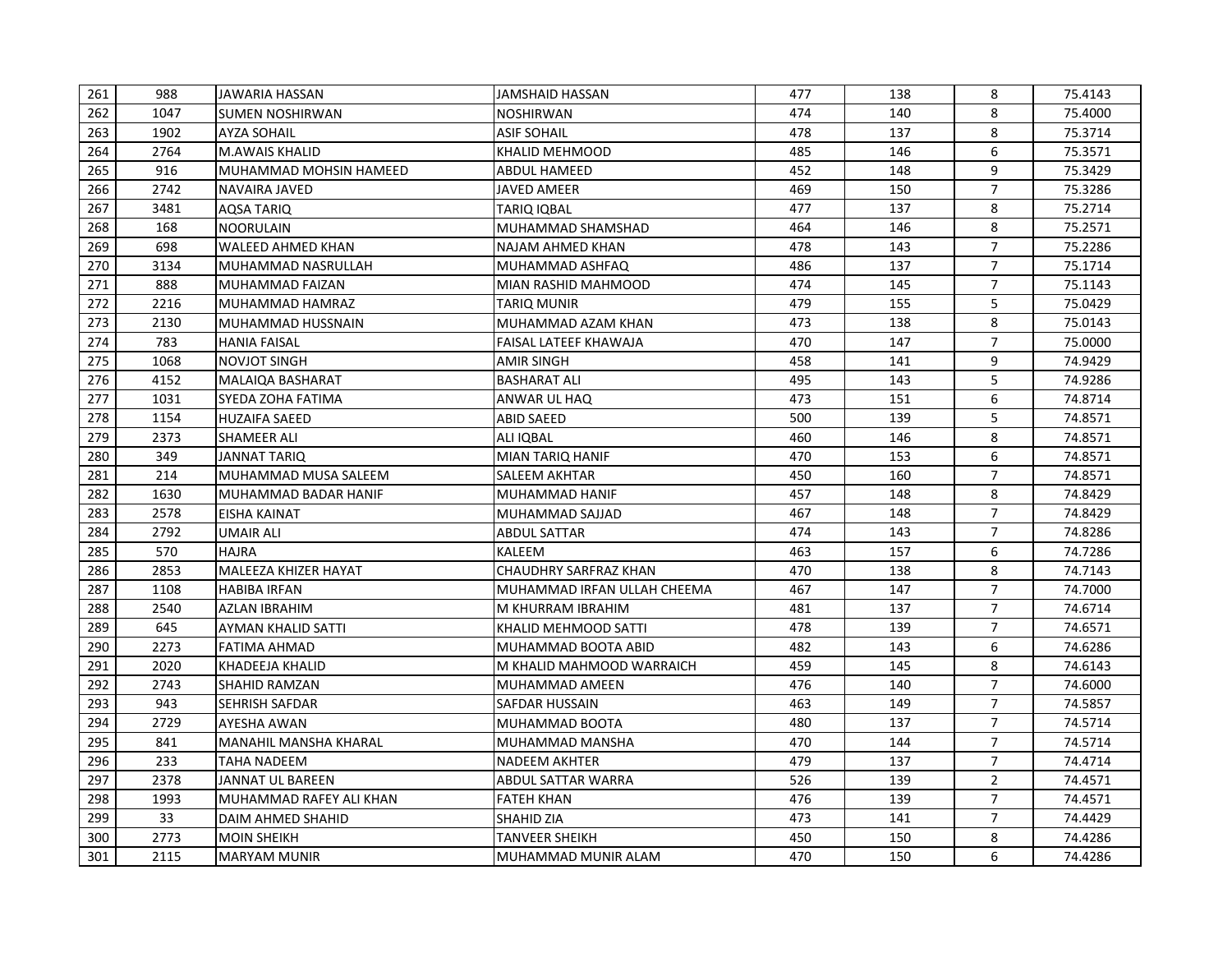| 302 | 1736 | <b>MAHRUKH</b>                | <b>ZUBAIR</b>                | 447 | 152 | 8              | 74.4143 |
|-----|------|-------------------------------|------------------------------|-----|-----|----------------|---------|
| 303 | 561  | <b>AYESHA LARAIB</b>          | <b>FALAK SHER</b>            | 487 | 138 | 6              | 74.4143 |
| 304 | 1698 | <b>AREEBA SHOAIB</b>          | <b>SHOAIB IOBAL</b>          | 484 | 140 | 6              | 74.4000 |
| 305 | 1716 | SUKAINA FATIMA                | <b>AHSAN ATTA</b>            | 484 | 140 | 6              | 74.4000 |
| 306 | 1065 | AMEER HAMZA                   | MUHAMMAD SALEHON             | 485 | 139 | 6              | 74.3571 |
| 307 | 1181 | <b>AHMED ALI</b>              | <b>JAVED IQBAL</b>           | 493 | 147 | 4              | 74.3000 |
| 308 | 360  | ZAINAB ALAM                   | MUHAMMAD ARIF                | 450 | 142 | 9              | 74.2857 |
| 309 | 3206 | <b>BILAL MEHMOOD</b>          | <b>MEHMOOD AHMAD BHATTI</b>  | 450 | 156 | $\overline{7}$ | 74.2857 |
| 310 | 1649 | <b>FAHD FAROOQ ZULFIQAR</b>   | MUHAMMAD FAROOQ ZULFIQAR     | 450 | 156 | $\overline{7}$ | 74.2857 |
| 311 | 416  | <b>ALEENA KHAN</b>            | <b>NASEER AHMAD</b>          | 454 | 160 | 6              | 74.2571 |
| 312 | 1673 | MUHAMMAD AHMAD AKBAR          | MUHAMMAD KHAWAR AKBAR        | 468 | 150 | 6              | 74.2286 |
| 313 | 3392 | <b>FAHAD EJAZ</b>             | <b>EJAZ HAMEED</b>           | 483 | 153 | 4              | 74.1571 |
| 314 | 1495 | <b>UROOBA QAZI</b>            | ZAFAR ULLAH KHAN             | 473 | 139 | $\overline{7}$ | 74.1571 |
| 315 | 3575 | <b>HINA</b>                   | MUHAMMAD IQBAL               | 480 | 141 | 6              | 74.1429 |
| 316 | 3911 | <b>SALMAN AHMAD</b>           | <b>AYYAZ AHMAD</b>           | 474 | 138 | $\overline{7}$ | 74.1143 |
| 317 | 2731 | USAMA AFZAL                   | MUHAMMAD AFZAL               | 524 | 145 | 1              | 74.1143 |
| 318 | 56   | DAR-E-EDEN PAUL               | <b>ERNEST PAUL</b>           | 482 | 146 | 5              | 74.0571 |
| 319 | 3120 | AHMAD SAEED KHAN              | <b>REHMAN QADIR KHAN</b>     | 470 | 140 | $\overline{7}$ | 74.0000 |
| 320 | 2269 | <b>KHADEEJA JABBAR</b>        | <b>NAVEED JABBAR</b>         | 470 | 140 | $\overline{7}$ | 74.0000 |
| 321 | 2456 | SIMEEN ASIF                   | <b>ASIF</b>                  | 470 | 140 | $\overline{7}$ | 74.0000 |
| 322 | 2671 | MUHAMMAD JUNAID               | MUHSTAQ AHMAD                | 467 | 149 | 6              | 73.9857 |
| 323 | 1711 | RAFIA RIZWAN                  | MUHAMMAD RIZWAN AWAN         | 474 | 144 | 6              | 73.9714 |
| 324 | 1858 | <b>LARAIB ARSHAD</b>          | ARSHAD MEHMOOD               | 454 | 151 | $\overline{7}$ | 73.9714 |
| 325 | 1546 | <b>IBTESAM ZULFIQAR</b>       | <b>ZULFIQAR AHMED</b>        | 471 | 146 | 6              | 73.9571 |
| 326 | 3141 | <b>SHEHRYAR HALEEM</b>        | <b>IFTIKHAR HALEEM</b>       | 472 | 138 | $\overline{7}$ | 73.9143 |
| 327 | 1613 | <b>SAMAN IOBAL</b>            | MALIK MUHAMMAD IQBAL AWAN    | 476 | 142 | 6              | 73.8857 |
| 328 | 3715 | HAMNA IFTIKHAR WARRITICH      | <b>IFTIKHAR AHMAD</b>        | 450 | 146 | 8              | 73.8571 |
| 329 | 3791 | AIN UL MEHDI                  | <b>RASHID HUSSAIN</b>        | 467 | 141 | $\overline{7}$ | 73.8429 |
| 330 | 885  | MUHAMMAD PARWAIZ              | ABDUL HAMEED                 | 478 | 140 | 6              | 73.8000 |
| 331 | 3003 | MUHAMMAD SHAHEER BAJWA        | MUHAMMAD FAYYAZ              | 452 | 151 | $\overline{7}$ | 73.7714 |
| 332 | 1475 | WYNA RIZWAN                   | <b>RIZWAN</b>                | 450 | 145 | 8              | 73.7143 |
| 333 | 1868 | <b>IQRA NADEEM</b>            | <b>MUHAMMAD NADEEM</b>       | 450 | 152 | $\overline{7}$ | 73.7143 |
| 334 | 1809 | NOUMAN ALI                    | <b>MUNSAB DAR</b>            | 457 | 147 | $\overline{7}$ | 73.7000 |
| 335 | 2692 | <b>ABDULLAH SHAHID</b>        | <b>SHAHID KALEEM</b>         | 474 | 142 | 6              | 73.6857 |
| 336 | 1656 | <b>FAZEEN AURANGZEB</b>       | MUHAMMAD AURANGZEB           | 460 | 137 | 8              | 73.5714 |
| 337 | 541  | MUFTI M SHAHWAR UD DIN HAIDER | MUFTI M ASIM UD DIN HAIDER   | 430 | 158 | 8              | 73.5714 |
| 338 | 3094 | <b>ABU BAKAR</b>              | MUHAMMAD FAROOQ              | 450 | 151 | $\overline{7}$ | 73.5714 |
| 339 | 1084 | <b>NOOR UL AIN AYESHA</b>     | DR ABDULLAH HAROON           | 450 | 137 | 9              | 73.5714 |
| 340 | 2543 | <b>ALINA JAVED</b>            | CHAUDHARY JAVED IQBAL        | 446 | 153 | $\overline{7}$ | 73.4571 |
| 341 | 192  | <b>AHSAN MEHMOOD</b>          | MEHMOOD ASLAM                | 450 | 150 | $\overline{7}$ | 73.4286 |
| 342 | 2106 | <b>ABDULLAH BIN MASOOD</b>    | <b>MASOOD HUSSAIN USMANI</b> | 447 | 138 | 9              | 73.4143 |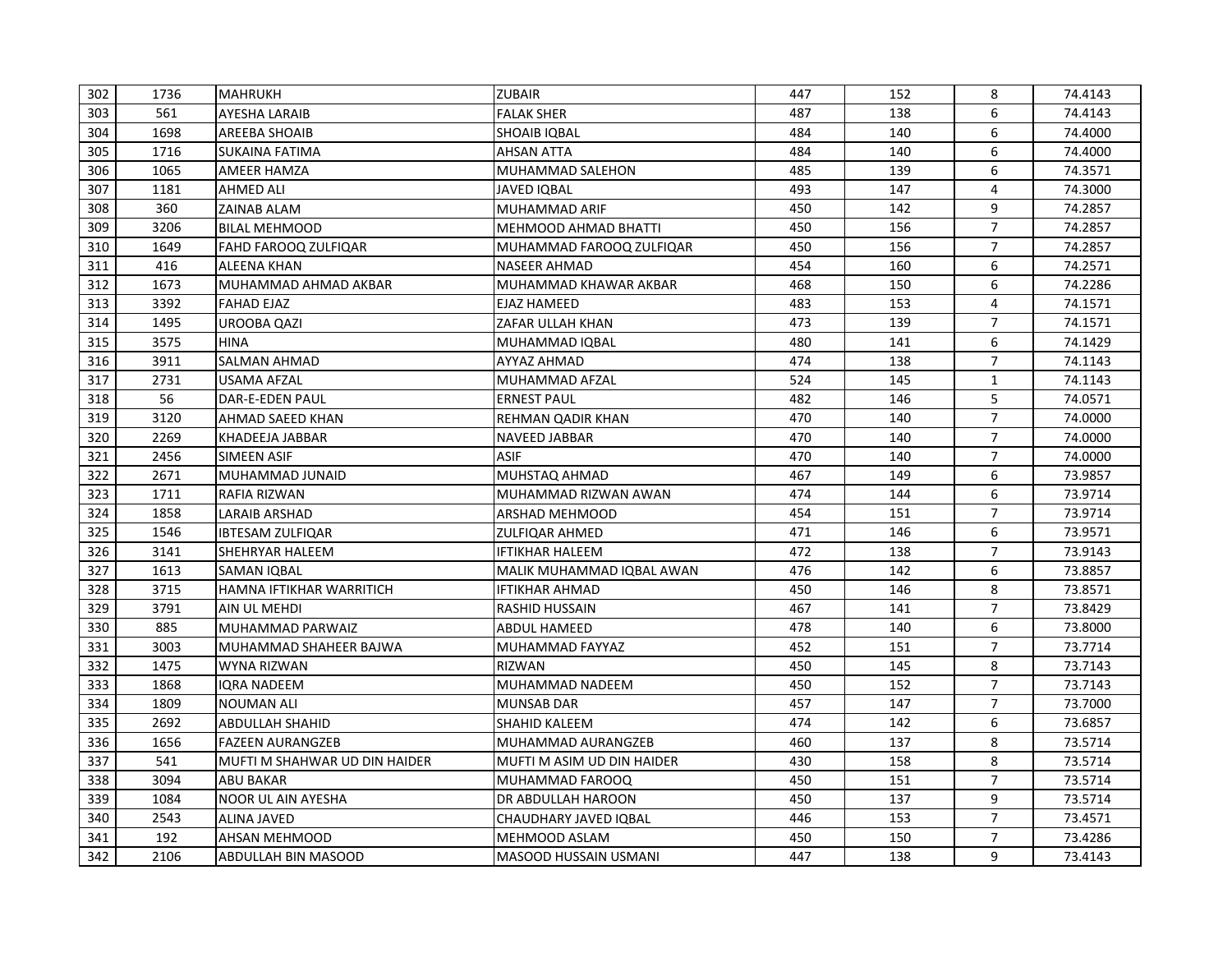| 343 | 2877 | <b>SAAD ALI</b>            | <b>AKRAM ALI</b>             | 430 | 156 | 8              | 73.2857 |
|-----|------|----------------------------|------------------------------|-----|-----|----------------|---------|
| 344 | 1785 | ROHMA IRFAN RAO            | RAO MUHAMMAD IRFAN KHAN      | 465 | 138 | $\overline{7}$ | 73.2143 |
| 345 | 3844 | <b>MAHNOOR</b>             | <b>MUSTAFA</b>               | 465 | 138 | $\overline{7}$ | 73.2143 |
| 346 | 2852 | <b>FAIZA RANA</b>          | <b>RANA NABI BUKSH</b>       | 462 | 140 | $\overline{7}$ | 73.2000 |
| 347 | 3614 | AMNA MUSHTAQ               | <b>MUSHTAQ ALI</b>           | 474 | 138 | 6              | 73.1143 |
| 348 | 2648 | MUHAMMAD ARSLAN JAVED      | DR MUHAMMAD JAVED            | 464 | 138 | $\overline{7}$ | 73.1143 |
| 349 | 2402 | AHMAD AAMIR KHAN KHAN      | <b>KHAN</b>                  | 458 | 142 | $\overline{7}$ | 73.0857 |
| 350 | 3284 | <b>IQRA JAVED ASLAM</b>    | MUHAMMAD JAVED ASLAM SHAH    | 452 | 153 | 6              | 73.0571 |
| 351 | 1037 | <b>MAHNOOR NAJAM</b>       | <b>NAJAM ASAF</b>            | 430 | 161 | $\overline{7}$ | 73.0000 |
| 352 | 3125 | <b>RIMSHA SALEEM</b>       | MUHAMMAD SALEEM              | 470 | 147 | 5              | 73.0000 |
| 353 | 2243 | MINAHAL FATIMA             | KHUSHI MUHAMMAD              | 460 | 139 | $\overline{7}$ | 72.8571 |
| 354 | 489  | <b>USAMA ZAHID BUTT</b>    | ZAHID ABDUL SATTAR BUTT      | 450 | 153 | 6              | 72.8571 |
| 355 | 1552 | MARIUM ABRAR               | <b>ABRAR AHMED</b>           | 447 | 141 | 8              | 72.8429 |
| 356 | 1410 | JUNAID MUMTAZ              | MUMTAZ HUSSAIN               | 452 | 144 | $\overline{7}$ | 72.7714 |
| 357 | 981  | <b>ALISHBA ANWAR</b>       | RANA MUHAMMAD ANWAR          | 469 | 146 | 5              | 72.7571 |
| 358 | 3849 | <b>FASEH WARYAM</b>        | <b>ABDUL GHAFFAR</b>         | 449 | 146 | $\overline{7}$ | 72.7571 |
| 359 | 3592 | <b>MISHAL RANIA</b>        | QAZI MUHAMMAD SHAMIM         | 450 | 145 | $\overline{7}$ | 72.7143 |
| 360 | 1337 | <b>MADIHA HASSAN</b>       | <b>AHMAD HASSAN</b>          | 454 | 142 | $\overline{7}$ | 72.6857 |
| 361 | 2571 | <b>SUMAIRA BIBI</b>        | <b>MUHAMMAD KHALID</b>       | 454 | 156 | 5              | 72.6857 |
| 362 | 3030 | <b>FATIMA IJAZ</b>         | MIAN MUHAMMAD IJAZ           | 461 | 137 | $\overline{7}$ | 72.6714 |
| 363 | 2010 | AREEBA TARIQ               | TARIQ MAJEED                 | 450 | 151 | 6              | 72.5714 |
| 364 | 3252 | <b>BAKHTAWAR ABID</b>      | <b>ABID HUSSAIN</b>          | 430 | 151 | 8              | 72.5714 |
| 365 | 2901 | <b>SYEDA MANAHIL ABBAS</b> | SYED MUHAMMAD MEHDI MUQADDAS | 444 | 148 | $\overline{7}$ | 72.5429 |
| 366 | 1943 | IMUHAMMAD UMAR SALEEM      | <b>MUHAMMAD SALEEM</b>       | 448 | 144 | $\overline{7}$ | 72.3714 |
| 367 | 749  | MUHAMMAD AZAN SALEEM       | MUHAMMAD SALEEM SAEED        | 459 | 150 | 5              | 72.3286 |
| 368 | 507  | <b>TANAWUSH SULTAN</b>     | <b>MIRZA SULTAN AHMED</b>    | 433 | 160 | 6              | 72.1571 |
| 369 | 3114 | <b>KAINAT FATIMAH</b>      | <b>MIRZA MUKHTAR ABBAS</b>   | 450 | 148 | 6              | 72.1429 |
| 370 | 1098 | <b>ZAIGHAM ABBAS</b>       | TAHIR ABBAS                  | 461 | 140 | 6              | 72.1000 |
| 371 | 3375 | <b>SHIZA MALIK</b>         | <b>MALIK GHULAM MUSTAFA</b>  | 445 | 137 | 8              | 72.0714 |
| 372 | 1742 | ALISHA SHAKEEL             | <b>SHAKEEL AHMAD</b>         | 455 | 143 | 6              | 71.9286 |
| 373 | 2026 | <b>AREEBA KHALID</b>       | KHALID BIN MUKHTAR           | 459 | 140 | 6              | 71.9000 |
| 374 | 652  | <b>NOVAIRA BATOOL</b>      | MUHAMMAD AKRAM               | 430 | 160 | 6              | 71.8571 |
| 375 | 1231 | <b>MARYAM BASHARAT</b>     | <b>BASHARAT</b>              | 450 | 139 | $\overline{7}$ | 71.8571 |
| 376 | 800  | MUHAMMAD ASAD AMIR         | <b>AMIR JAVAID</b>           | 450 | 139 | $\overline{7}$ | 71.8571 |
| 377 | 497  | <b>FARWA KAREEM</b>        | <b>KAREEM NAWAZ</b>          | 448 | 140 | $\overline{7}$ | 71.8000 |
| 378 | 1046 | <b>ALI IMRAN</b>           | <b>IMRAN RASHID</b>          | 430 | 152 | $\overline{7}$ | 71.7143 |
| 379 | 2986 | lMANAL ZAIGHUM             | IMUHAMMAD ZAIGHUM ASLAM      | 450 | 138 | $\overline{7}$ | 71.7143 |
| 380 | 729  | <b>ZOYA IRFAN MALIK</b>    | <b>IRFAN MALIK</b>           | 450 | 138 | $\overline{7}$ | 71.7143 |
| 381 | 794  | <b>SADIA RABNAWAZ</b>      | <b>RAB NAWAZ</b>             | 477 | 140 | 4              | 71.7000 |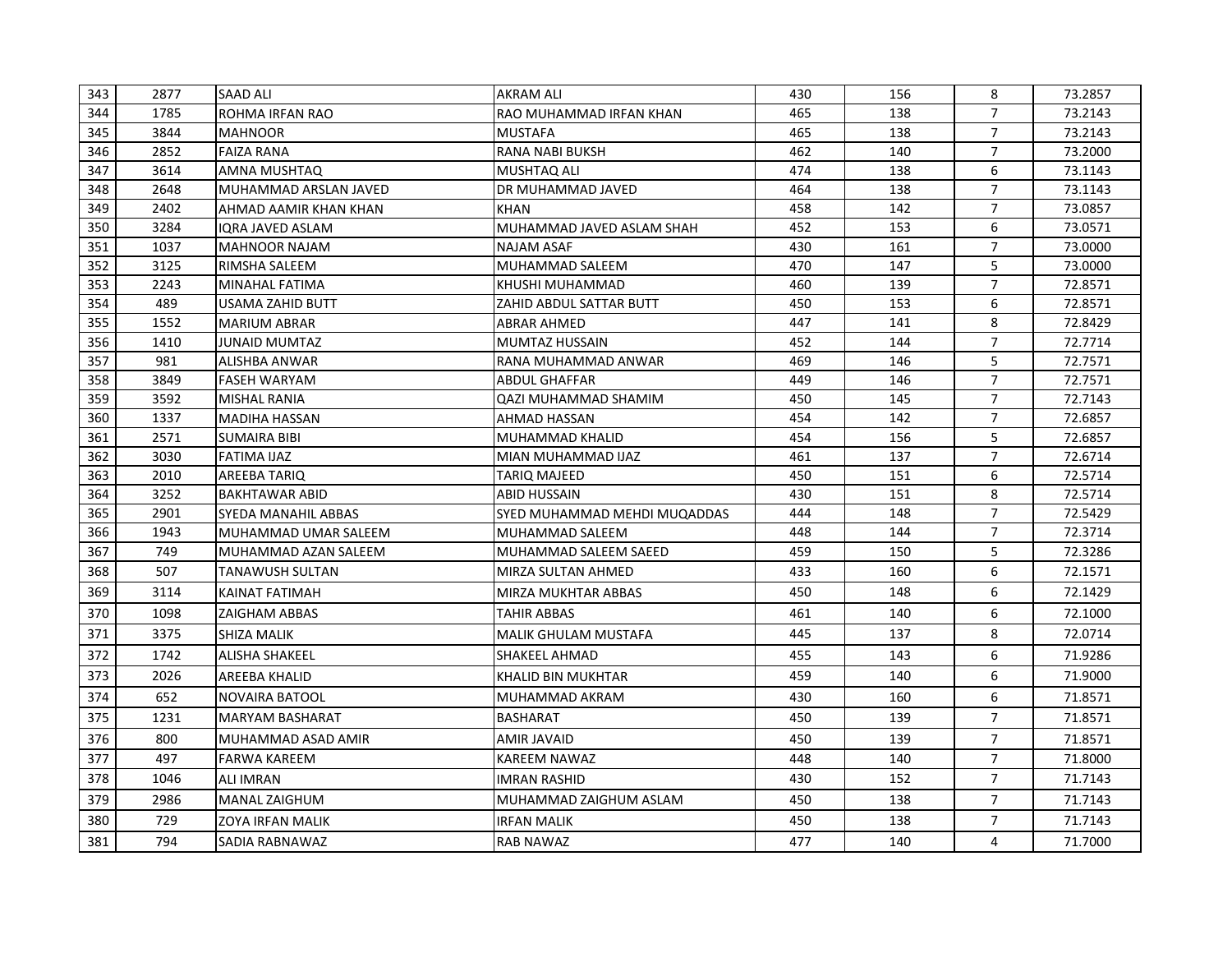| 382 | 2809 | AMNA                        | MUHAMMAD KHALID            | 461 | 137 | 6              | 71.6714 |
|-----|------|-----------------------------|----------------------------|-----|-----|----------------|---------|
| 383 | 3458 | AREEBA SAEED                | <b>SAEED AHMED</b>         | 458 | 139 | 6              | 71.6571 |
| 384 | 3128 | SOHAIL ABBAS                | ATTA MUHAMMAD              | 428 | 160 | 6              | 71.6571 |
| 385 | 939  | AHMAD KAMAL KHAN            | KAMAL NEMAT KHAN           | 468 | 137 | 5              | 71.3714 |
| 386 | 3407 | ABDUL SALAM QASIM           | MUHAMMAD QASIM GULZAR      | 432 | 147 | $\overline{7}$ | 71.2000 |
| 387 | 4222 | YUKHBA ALI                  | ZULFIQAR ALI SIAL          | 450 | 148 | 5              | 71.1429 |
| 388 | 2256 | KHADEEJA ZEESHAN            | ZEESHAN                    | 477 | 142 | 3              | 70.9857 |
| 389 | 2750 | AYESHA                      | MAJED RASHID               | 448 | 140 | 6              | 70.8000 |
| 390 | 2159 | <b>IBRAHEEM NASEER</b>      | <b>NASEER AHMED</b>        | 426 | 155 | 6              | 70.7429 |
| 391 | 158  | AYDA SOHAIL ANWER           | SOHAIL MEHMOOD ANWER       | 410 | 152 | 8              | 70.7143 |
| 392 | 352  | KHADIJA NOOR                | MOHAMMAD RASHID AYUB       | 430 | 145 | $\overline{7}$ | 70.7143 |
| 393 | 2906 | MUHAMMAD AZAR IMTIAZ        | IMTIAZ UL HAQ              | 439 | 145 | 6              | 70.6143 |
| 394 | 771  | IMOHAMMAD HAMMAD NAVEED     | MOHAMMAD NAVEED HASSAN     | 454 | 141 | 5              | 70.5429 |
| 395 | 95   | TANYA KHAN                  | <b>IMTIAZ MALANG</b>       | 390 | 164 | 8              | 70.4286 |
| 396 | 3317 | <b>AHMAD HASSAN</b>         | <b>MUBASHAR HASSAN</b>     | 467 | 152 | $\overline{2}$ | 70.4143 |
| 397 | 211  | SARAH NADEEM                | <b>NADEEM ASHRAF</b>       | 421 | 156 | 6              | 70.3857 |
| 398 | 1166 | <b>AQSA NOOR</b>            | AKRAM ALI                  | 400 | 156 | 8              | 70.2857 |
| 399 | 3122 | <b>MOHIB HASAN</b>          | <b>HAMID HASAN</b>         | 430 | 142 | $\overline{7}$ | 70.2857 |
| 400 | 1744 | <b>DAIM JAVED</b>           | <b>JAVED</b>               | 390 | 162 | 8              | 70.1429 |
| 401 | 707  | <b>EASHA SHAHID</b>         | <b>SHAHID HAFEEZ</b>       | 410 | 148 | 8              | 70.1429 |
| 402 | 2746 | MUHAMMAD BILAL ARIF         | MUHAMMAD ARIF AMIN         | 410 | 148 | 8              | 70.1429 |
| 403 | 309  | MUDDASSIR FAZL - E - MATEEN | <b>IMRAN QADEER</b>        | 445 | 137 | 6              | 70.0714 |
| 404 | 2266 | ALEEZA KHAN                 | <b>GHULAM MUSTAFA KHAN</b> | 441 | 139 | 6              | 69.9571 |
| 405 | 3852 | <b>NOUMAN JAVAID</b>        | JAVAID RASOOL              | 435 | 143 | 6              | 69.9286 |
| 406 | 3626 | <b>AHMAD IDREES</b>         | MUHAMMAD IDREES SPAL       | 432 | 137 | $\overline{7}$ | 69.7714 |
| 407 | 3674 | <b>IFRAH BATOOL</b>         | <b>MUHAMMAD YAR</b>        | 432 | 143 | 6              | 69.6286 |
| 408 | 3742 | MUHAMMAD HAROON MASOOD      | SYED MASOOD AHMED          | 430 | 137 | $\overline{7}$ | 69.5714 |
| 409 | 973  | SHEIKH MUHAMMAD YAHYA AZHAR | <b>AZHAR RASHID</b>        | 410 | 151 | $\overline{7}$ | 69.5714 |
| 410 | 3865 | JANNAT UL MAWA              | <b>IMRAN ASLAM CHATTHA</b> | 417 | 139 | 8              | 69.5571 |
| 411 | 711  | HAMZA SHAHBAZ SINDHU        | SHAHBAZ AHMAD SINDHU       | 426 | 139 | $\overline{7}$ | 69.4571 |
| 412 | 3358 | MUHAMMAD HURERA ASGHAR      | MUHAMMAD ASGHAR            | 420 | 143 | $\overline{7}$ | 69.4286 |
| 413 | 3178 | MUHAMMAD ANAS USMAN         | DR AMER NADEEM             | 427 | 138 | $\overline{7}$ | 69.4143 |
| 414 | 876  | ABDULLAH MAQSOOD            | MAQSOOD AHMAD              | 432 | 140 | 6              | 69.2000 |
| 415 | 1548 | MUHAMMAD FAHAD FAROOQ       | MUHAMMAD FAROOQ            | 410 | 148 | $\overline{7}$ | 69.1429 |
| 416 | 1632 | <b>FARWA HANIF</b>          | MUHAMMAD HANIF             | 409 | 140 | 8              | 68.9000 |
| 417 | 2724 | ANIQ KHAWAR                 | KHAWAR HUSSAIN             | 419 | 138 | 7              | 68.6143 |
| 418 | 1425 | MUHAMMAD HUSSNAIN SHAH      | MUHAMMAD MOAZZAM SHAH      | 412 | 141 | $\overline{7}$ | 68.3429 |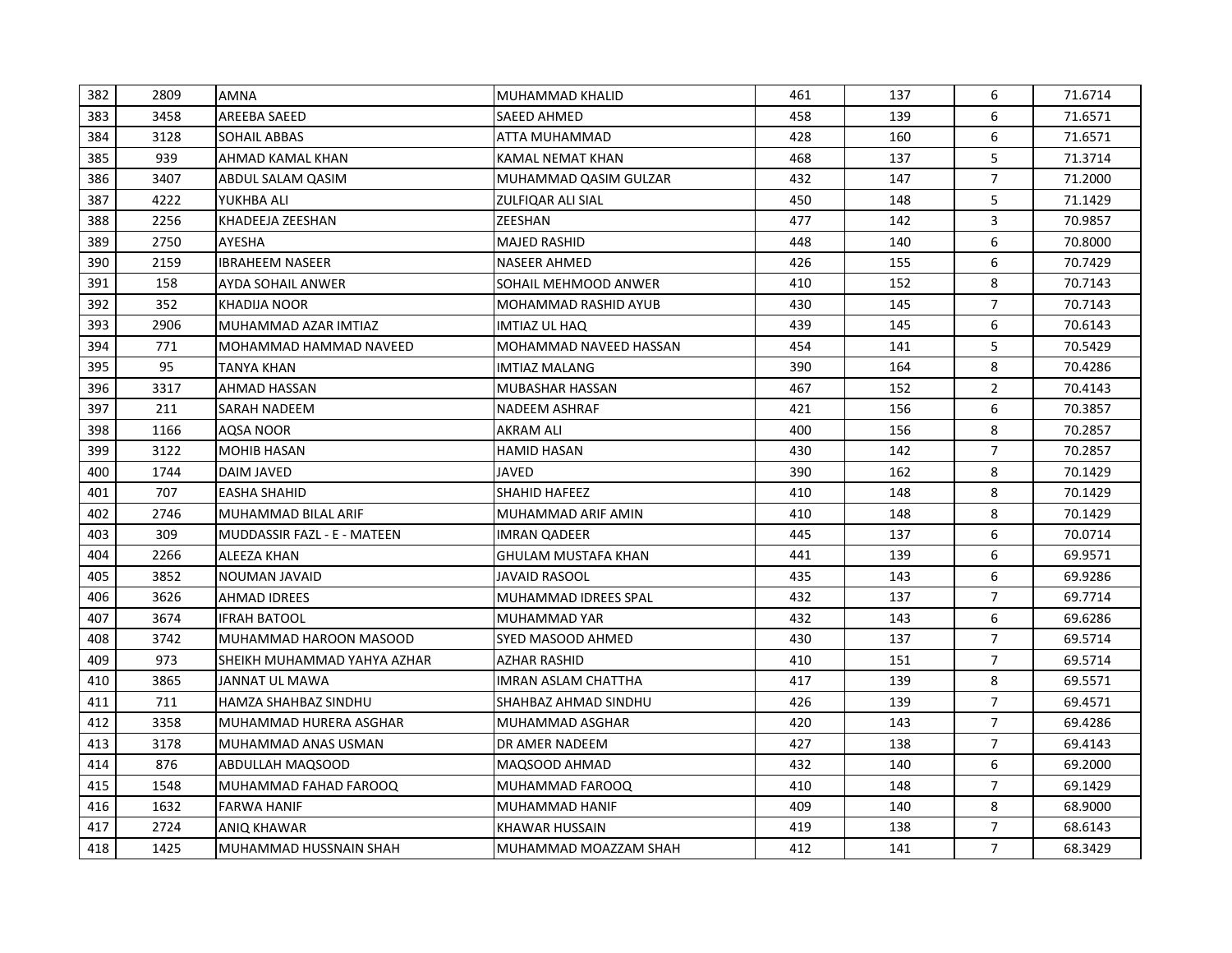| 419 | 3904 | <b>HAMA HAYAT</b>              | <b>UMAR HAYAT</b>          | 406     | 137 | 8              | 68.1714               |
|-----|------|--------------------------------|----------------------------|---------|-----|----------------|-----------------------|
| 420 | 2834 | <b>SANA ASIF</b>               | <b>MUHAMMAD ASIF</b>       | 413     | 138 | $\overline{7}$ | 68.0143               |
| 421 | 733  | <b>NABIA NISAR</b>             | MUHAMMAD NISAR             | 378     | 148 | 9              | 67.9429               |
| 422 | 514  | UZAIR IMTIAZ                   | <b>IMTIAZ AHMED</b>        | 390     | 160 | 6              | 67.8571               |
| 423 | 1071 | SARBJOT SINGH                  | DAYA SINGH                 | 392     | 137 | 9              | 67.7714               |
| 424 | 3353 | <b>ZAHIRA RUSHAN</b>           | MUHAMMAD ARSHAD            | 390     | 157 | 6              | 67.4286               |
| 425 | 2546 | <b>ABDUL KABIR ARSHAD</b>      | <b>ARSHAD MAHMOOD</b>      | 390     | 145 | $\overline{7}$ | 66.7143               |
| 426 | 823  | <b>DAWOOD SHAFIQUE</b>         | MUHAMMAD SHAFIQUE          | 398     | 139 | $\overline{7}$ | 66.6571               |
| 427 | 1080 | <b>MUNEEB JAHANGIR</b>         | JAHANGIR KHAN              | 390     | 145 | 6              | 65.7143               |
| 428 | 3474 | USMAN ALI                      | <b>ZULFIQAR ALI</b>        | 376     | 140 | 8              | 65.6000               |
| 429 | 2385 | <b>JANEETA BATOOL</b>          | MUHAMMAD ASHRAF KHAN       | 390     | 137 | $\overline{7}$ | 65.5714               |
| 430 | 13   | KHADIJA ALAM                   | ALAM SHER DOGAR            | 370     | 150 | $\overline{7}$ | 65.4286               |
| 431 | 2891 | <b>RABIA</b>                   | ZAMEER UL HASSAN ZIA       | 370     | 140 | 8              | 65.0000               |
| 432 | 744  | MUHAMMAD UMER JAVAID           | MUHAMMAD KHALID JAVAID     | 379     | 146 | 6              | 64.7571               |
| 433 | 878  | <b>IMAN NADEEM</b>             | MUHAMMAD NADEEM            | 387     | 137 | 6              | 64.2714               |
| 434 | 2869 | ADEEN PASHA                    | <b>BABAR PASHA</b>         | 350     | 145 | 8              | 63.7143               |
| 435 | 4298 | <b>HALEEMA SHAHJAHAN</b>       | <b>IMTIAZ AHMAD SHEIKH</b> | 390     | 138 | 5              | 63.7143               |
| 436 | 197  | <b>KAINAT KHALID</b>           | KHALID MAHMOOD NAZ         | 359     | 139 | $\overline{7}$ | 62.7571               |
| 437 | 1086 | MUHAMMAD HARIS WAJID           | MUHAMMAD ABDUL WAJID       | 350     | 142 | $\overline{7}$ | 62.2857               |
| 438 | 971  | RANA MUHAMMAD ABDULLAH TABARAK | ATTIQUE AHMAD              | 350     | 141 | $\overline{7}$ | 62.1429               |
| 439 | 4135 | lMubasil Azhar Khan            | Azhar Ahmad Khan           | 330     | 140 | 5              | 58.0000               |
| 440 | 35   | KUNDAN KUMAR                   | <b>RAMESH KUMAR</b>        | 310     | 139 | $\overline{7}$ | 57.8571               |
| 441 | 270  | <b>SUMAIYA ATIF</b>            | <b>ATIF IQBAL</b>          | 330     | 137 | 5              | 57.5714               |
| 442 | 3707 | ALEEZA EMAN                    | AKBAR ALI                  | 310     | 137 | $\overline{7}$ | 57.5714               |
| 443 | 641  | MUHAMMAD BILAL AMIR            | <b>AMIR FEROZE</b>         | Awaited | 165 | 8              | <b>Result Awaited</b> |
| 444 | 2872 | <b>HUMA NASIR</b>              | <b>NASIR AHMAD CHATHA</b>  | Awaited | 152 | 8              | <b>Result Awaited</b> |
| 445 | 3611 | SYED AYAN AKBAR                | <b>SYED ALI ABUZAR</b>     | Awaited | 152 | 8              | <b>Result Awaited</b> |
| 446 | 2457 | <b>FATIMA</b>                  | <b>AMIR</b>                | Awaited | 147 | 8              | <b>Result Awaited</b> |
| 447 | 3477 | <b>SAHER IMRAN</b>             | <b>IMRAN ISHAQ MAAN</b>    | Awaited | 142 | 8              | <b>Result Awaited</b> |
| 448 | 3209 | HASSAN TAUQEER                 | TAUQEER ASLAM              | Awaited | 145 | $\overline{7}$ | <b>Result Awaited</b> |
| 449 | 2360 | <b>AREEHA FAISAL</b>           | <b>FAISAL SHAHZAD</b>      | Awaited | 138 | 8              | <b>Result Awaited</b> |
| 450 | 198  | <b>ELISHBA JAVED</b>           | <b>JAVED AKHTAR</b>        | Awaited | 144 | $\overline{7}$ | <b>Result Awaited</b> |
| 451 | 2321 | <b>FARZEEN SALEEM</b>          | SHEIKH SALEEM RAZA         | Awaited | 144 | $\overline{7}$ | <b>Result Awaited</b> |

\* The merit list includes those who have applied for MBBS at Avicenna Medical College and appeared for interview.

\* The merit is calcuated by giving 60% weightage to FSC / A-Levels Science Subjects, 30% to MDCAT and 10% to interview.

\* The candidates shall be called through SMS / Email in the order of merit for deposit of their fees, make sure you check your mobile numbers given on the portal for incoming SMS